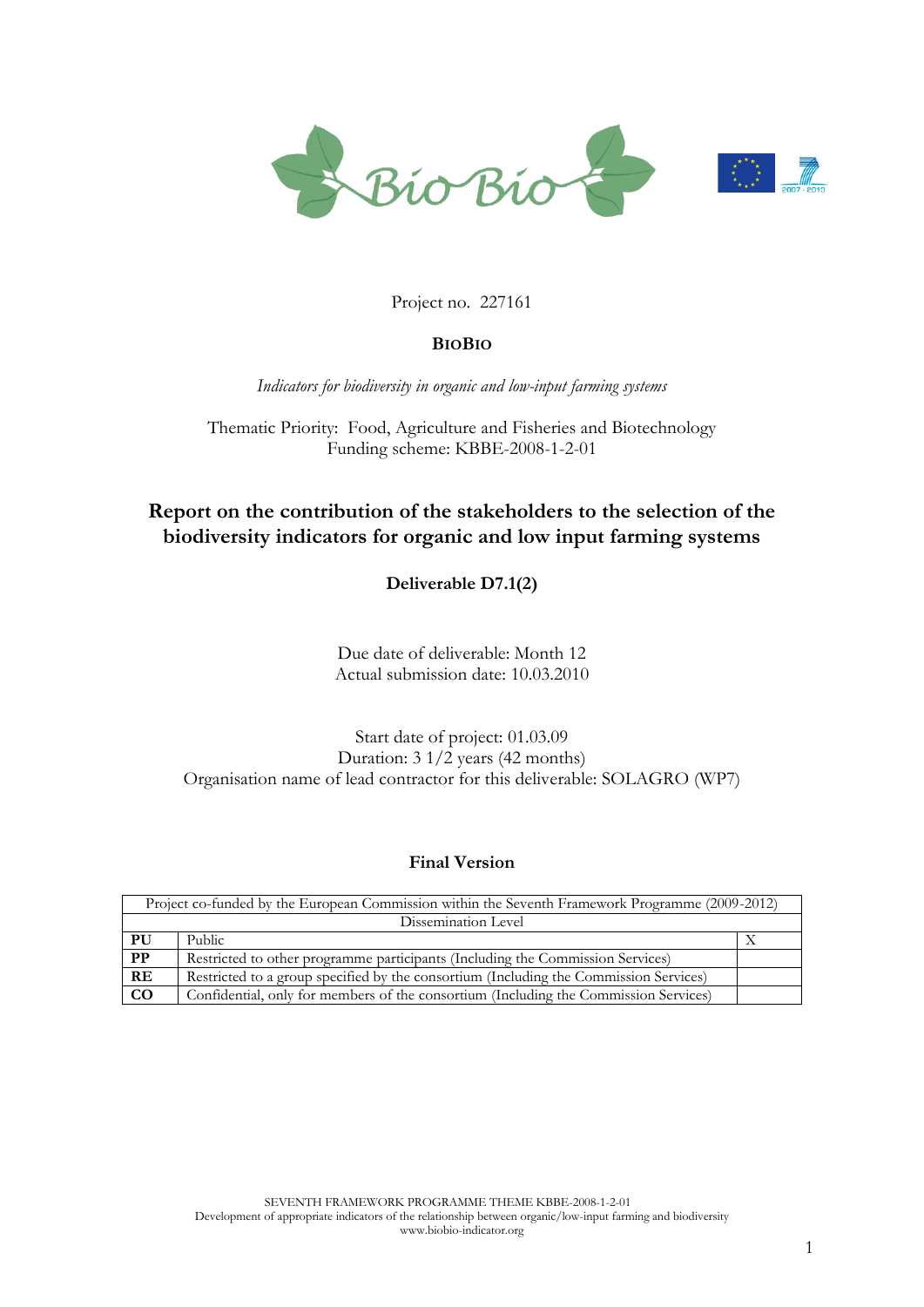## **Report on the contribution of the stakeholders to the selection of the biodiversity indicators for organic and low input farming systems**

Final Version of Report

#### Philippe POINTEREAU

*(SOLAGRO) Initiatives and Innovations for Energy, Agriculture and Environment, Toulouse, France*

Date: March  $10^{th}$  2010

Quote as:

Pointerreau P. (2010) Report on the contribution of the stakeholders to the selection of the biodiversity indicators for organic and low input farming systems. Deliverable of the EU FP7 Research Project BIOBIO. [www.biobio-indicator.org](http://www.biobio-indicator.org/)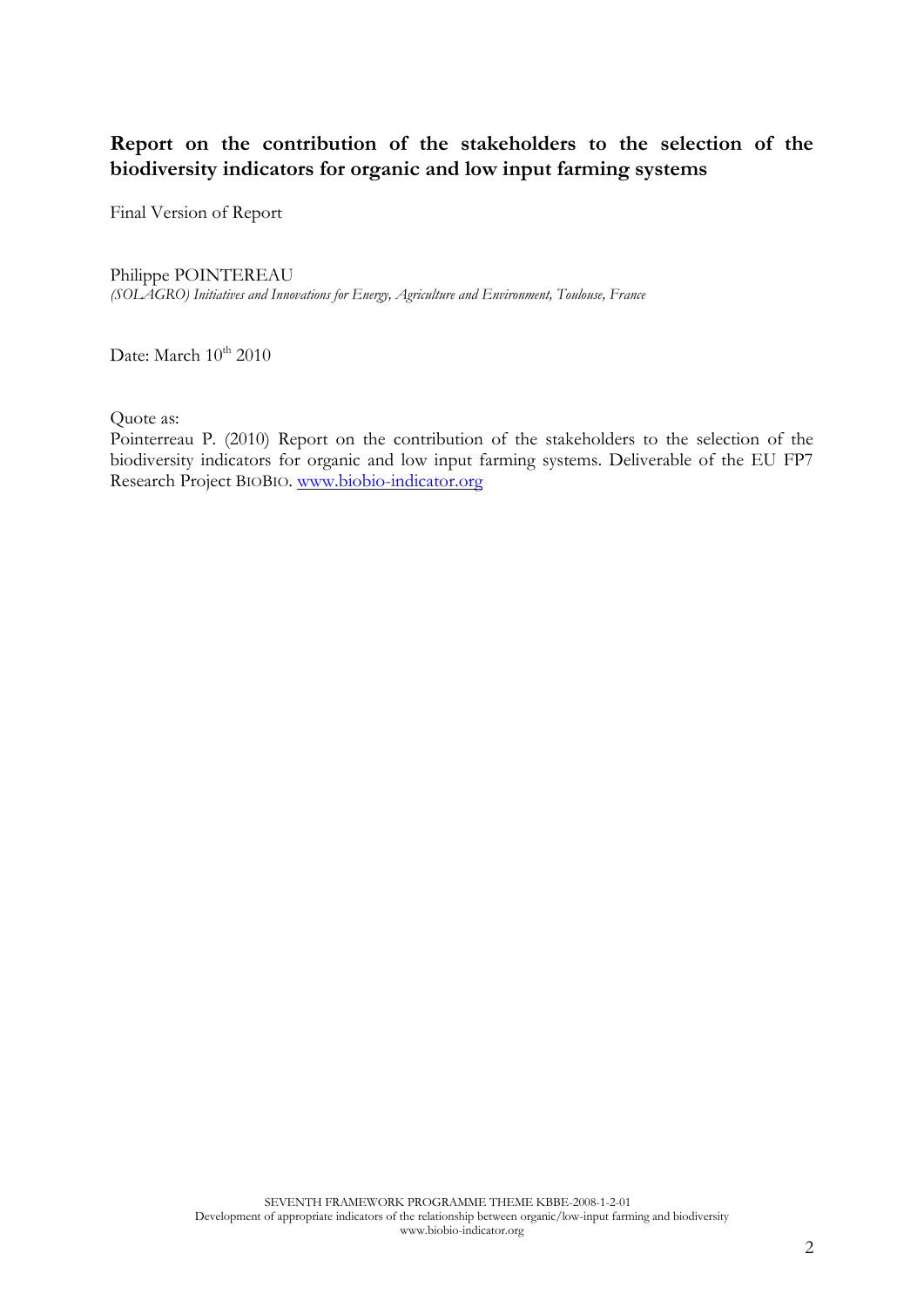## **Executive summary:**

The stakeholder advisory board (SAB) consists of 20 experts from major interest groups: NGO Nature protection and environment (5), NGO Consumers" association (1), farmer organisation (3), territorial and national administration (3), farmer adviser and Agrarian Institute (2) and European administration (6).

The SAB accompanies the project from the start (conceptual phase) to the end (dissemination), supports the BIOBIO R&D approach and will formulate their main expectations and criteria for relevant and useful biodiversity indicators for organic and low-input farming systems. This process has been launched during the SAB workshop I (March 25-27, 2009) in Zurich and pursued by the SAB workshop II in Brussels (October 21, 2009)

During the first SAB meeting, the stakeholders have formulated a set of recommendations which have been used later on to constitute a grid to analyse the proposed biodiversity indicators. The 18 recommendations have been condensed to 11 practical requirements. The biodiversity indicators should be easy to develop and not too expensive to apply, easy to use and be comprehensive and flexible. They should integrate emblematic species, take into account functional biodiversity/ecosystem services and be appropriated by farmers, consumers and administration. They should be able to assess the farmers" or management plans" progress and agricultural policies. They should contribute to evaluate all types of farming systems and be available for different scales (field, farm, landscape and Europe). At the end it is important to propose general indicators and not only specific indicators. A set of indicators would be better than to have only one or two aggregated indicators.

The objective of the second SAB meeting was to give recommendations on the 47 biodiversity indicators which the BIOBIO project research teams had identified as scientifically sound and potentially feasible. Based on the SAB"s priorities, the set of potential indicators was to be narrowed and the indicators to be investigated in the 12 field studies to be carried out in 2010 across Europe were to be selected.

The 14 stakeholders present at the SABII meeting discussed the indicators and provided recommendations to the scientists of the project. They expect that indicators could be used in organic and conventional farming and all kind of farming systems and all sizes of farms.

They recommend providing an energetic balance and the GHG emissions. The effect of climate should also be considered. It differs between countries and is an important element.

Indicators on the Genetic Diversity of crops and husbandry animals (Group A) were generally rated as of lesser interest than the other indicator groups.

Concerning the Group B on species diversity indicators, stakeholders gave the best assessment to plants (B1 and B2), earthworms (B4) and bees and wasps (B9). Birds (B6) arrived before spiders (B8). Opinions were divided whether bird-related indicators should be tested in the case study regions. Whilst some argued that an indicator set without birds would not be credible, others suggested to rely on published material for this well investigated species group. Instead, available resources should be invested for testing less well-known indicators. Species indicators should be grouped in 2 categories considering the scale. Species have to be chosen according to the specific farming systems to be assessed. The indicators which will be proposed at the end of the project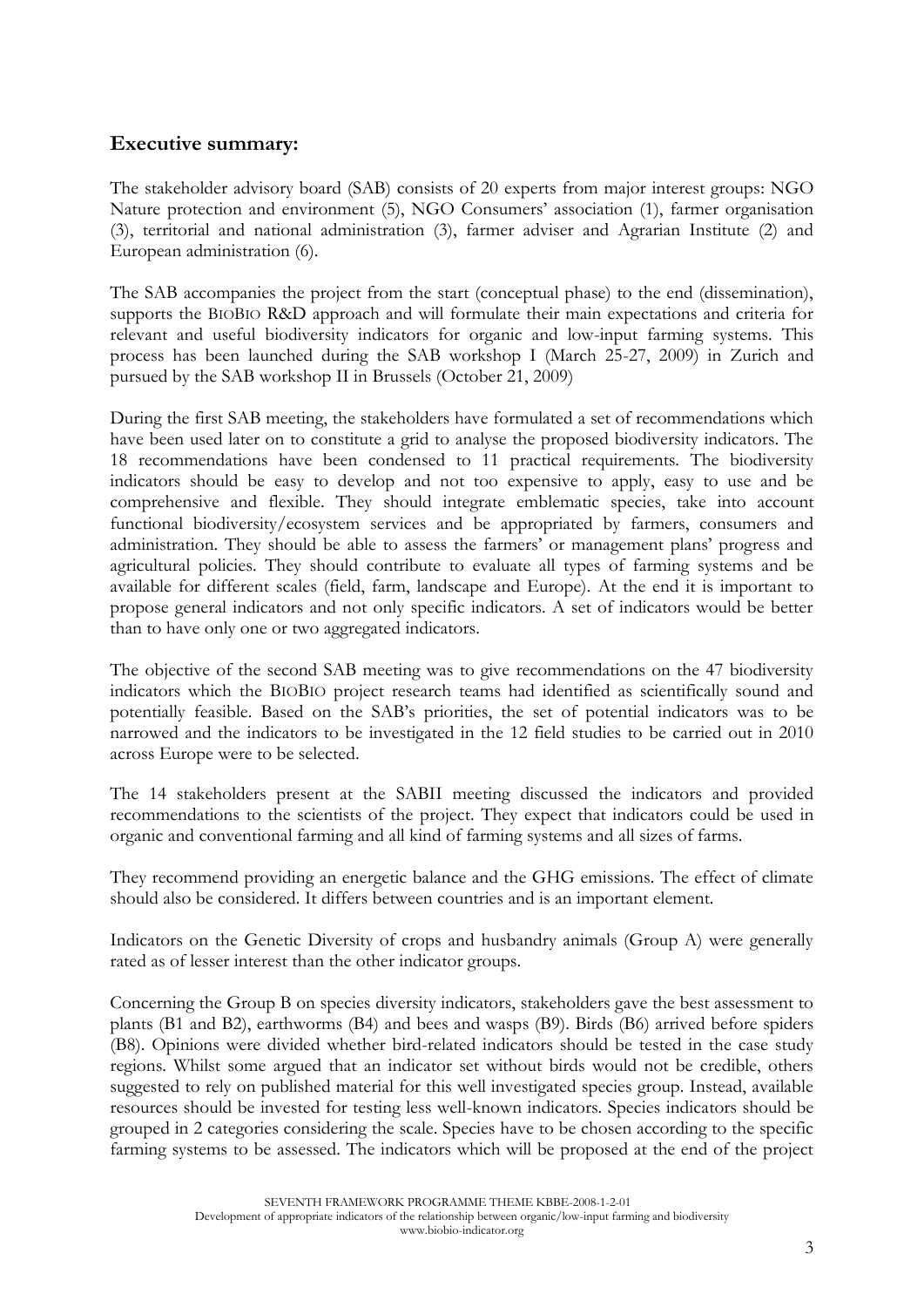should cover different spatial scales, represent ecosystems services and link farm management and species or habitat indicators.

Habitat and Farm Management indicators (Groups C and D) were given high priority by the stakeholders, given that they are comparatively easy to record and often used by them in their work. They asked to incorporate more indicators concerning the description of the farming practices such as the feeding system, manure management and tillage practices, and a better consideration of the indirect indicators, e.g. the ecological compensation area (landscape elements) which are commonly used by many stakeholders.

Stakeholders recommend also an improvement of fact sheets. The description of each indicator should be improved and the aim explained (what are the indicators expected to show?). Farm management indicators have to be better described in the fact sheets. It should be stated in the fact sheets how indicators work. How are indicators going to show biodiversity.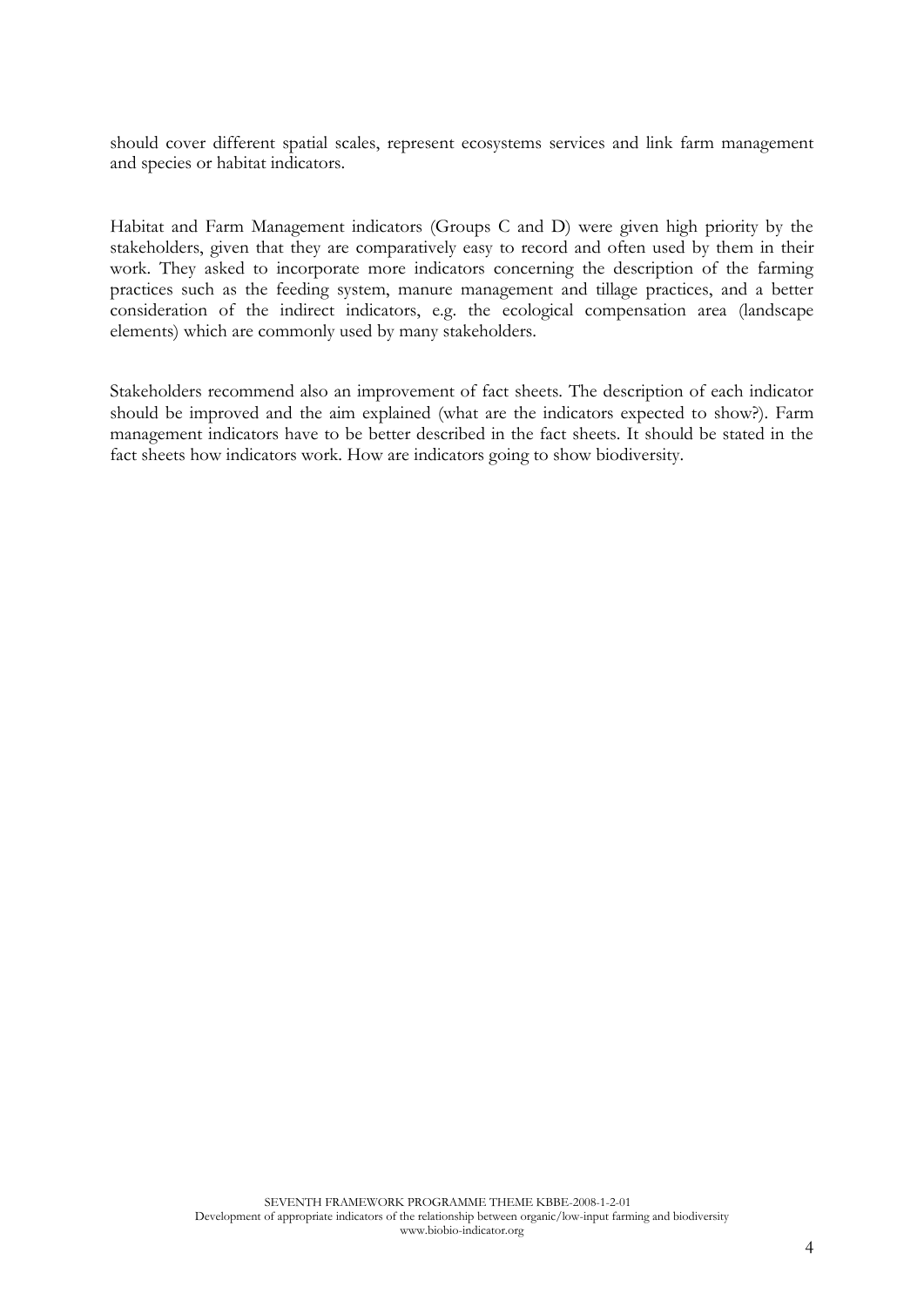# **TABLE OF CONTENTS**

| 1 <sup>1</sup>   |         |  |
|------------------|---------|--|
| 1.1.             |         |  |
| 1.2.             |         |  |
| 1.3.             |         |  |
| 2.               |         |  |
| $\mathbf{3}$ .   |         |  |
| 3.1.             |         |  |
| 3.2.             |         |  |
| 3.3.             |         |  |
|                  |         |  |
|                  | 3, 3, 2 |  |
|                  | 3.3.3.  |  |
|                  | 3.3.4.  |  |
| $\overline{4}$ . |         |  |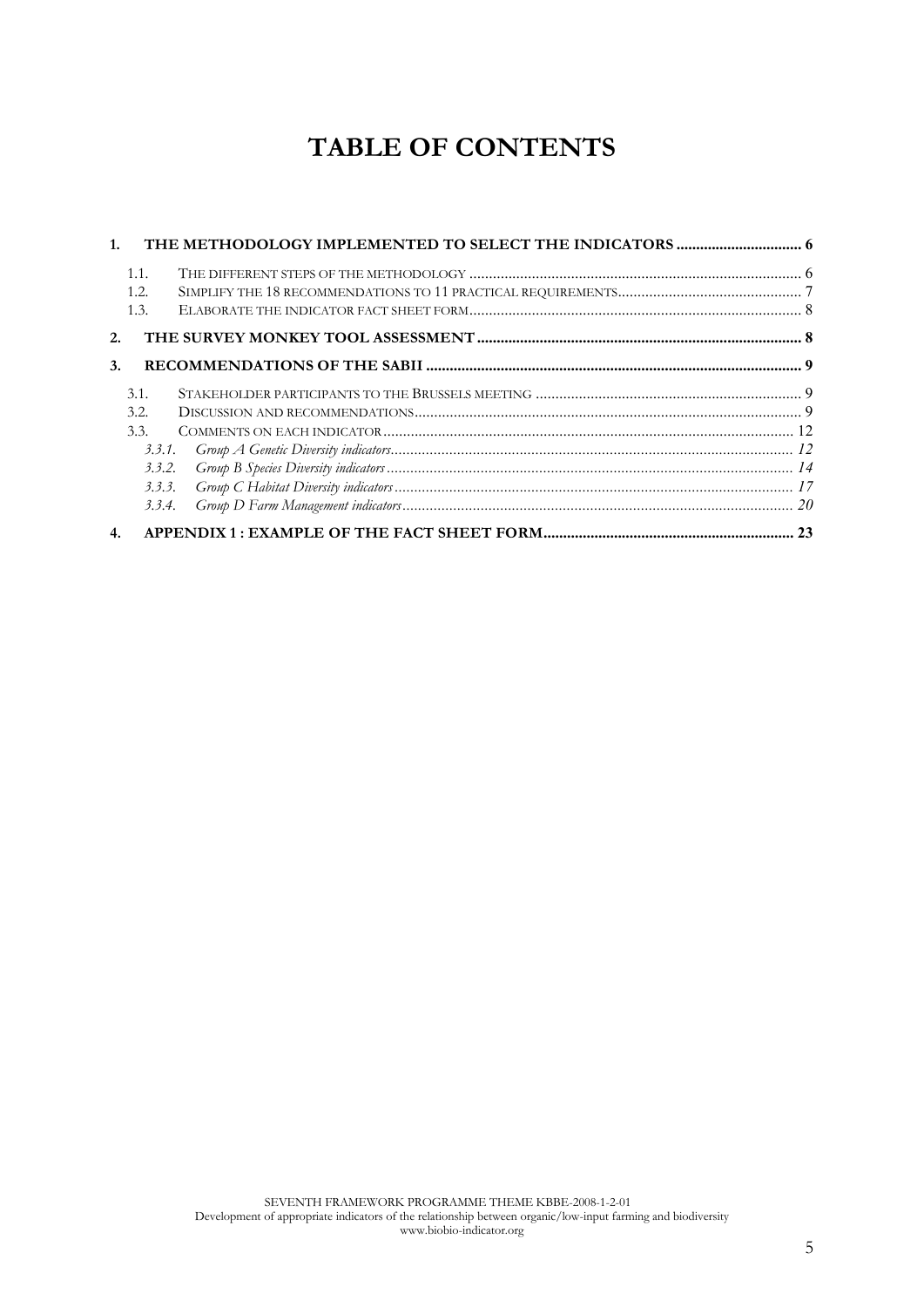## **1. The Methodology implemented to select the indicators**

## **1.1. The different steps of the methodology**

Figure 1 presents the different steps of the methodology implemented to select the biodiversity indicators which will be tested in 2010 and the contribution of the stakeholders to this process.



*Figure 1 : Methodology concerning the stakeholder contribution to the indicator selection*

The main contributions of the stakeholders were:

- Proposal of specific recommendations and practical requirements
- Co-redaction of the fact sheet Form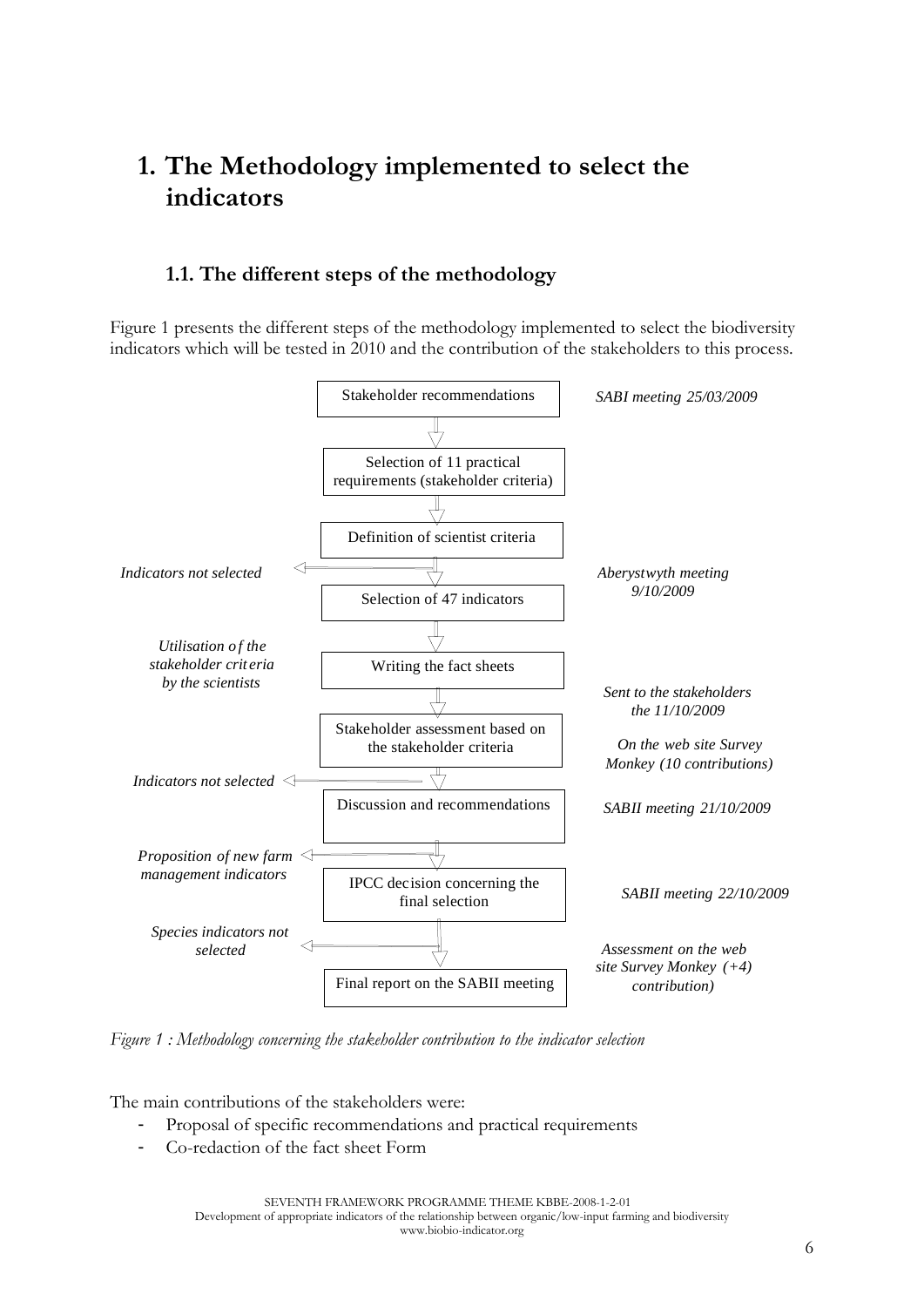- First assessment and scoring of the indicators with the Survey Monkey tool
- Recommendations concerning the selected indicators.

## **1.2. Simplify the 18 recommendations to 11 practical requirements**

During the first SAB meeting which took place in Zurich the  $25<sup>th</sup>$  of March 2009, the stakeholders have proposed a set of recommendations which have been used later on to constitute a grid to analysed the selected biodiversity indicators.

In final the 18 recommendations have been reduced to 11 practical requirements. The biodiversity indicators should:

- $\checkmark$  be easy to develop
- $\checkmark$  not be too expensive to apply
- $\checkmark$  be easy to use
- $\checkmark$  be comprehensive and flexible,
- $\checkmark$  integrate emblematic species,
- $\checkmark$  take into account functional biodiversity/ecosystem services and
- $\checkmark$  be appropriated by farmers, consumers and administration be able to assess the farmers' or management plans" progress and agricultural policies
- $\checkmark$  contribute to evaluate all types of farming systems
- $\checkmark$  be available for different scale (field, farm, landscape and Europe)
- $\checkmark$  take into account existing indicators, tools to assess biodiversity in agriculture and observatories.

Behind these recommendations, there are important questions concerning who is going to apply and use the biodiversity indicators (farmers, advisers, nature experts, scientists) and who is going to pay for it?

The objective of the second SAB meeting which took place in Brussels the  $21<sup>th</sup>$  of October 2009 was to give recommendations on the 47 biodiversity indicators selected (candidate indicators) by the BIOBIO project research team. These indicators had been qualified as scientifically sound and potentially feasible by the scientists during a workshop in Aberystwyth, based on a comprehensive literature review (Delivierable D2.1, available at [www.biobio-indicator.org\)](http://www.biobio-indicator.org/).The 47 indicators proposed to the stakeholders were grouped into 4 categories :

- Group A Genetic Diversity indicators (10 indicators)
- Group B Species Diversity indicators (12 indicators)
- Group C Habitat Diversity indicators (13 indicators)
- Group D Farm Management indicators (12 indicators)

Two weeks before the meeting the stakeholders received fact sheets of each indicator and carried out a first assessment by internet (with the Survey Monkey tool).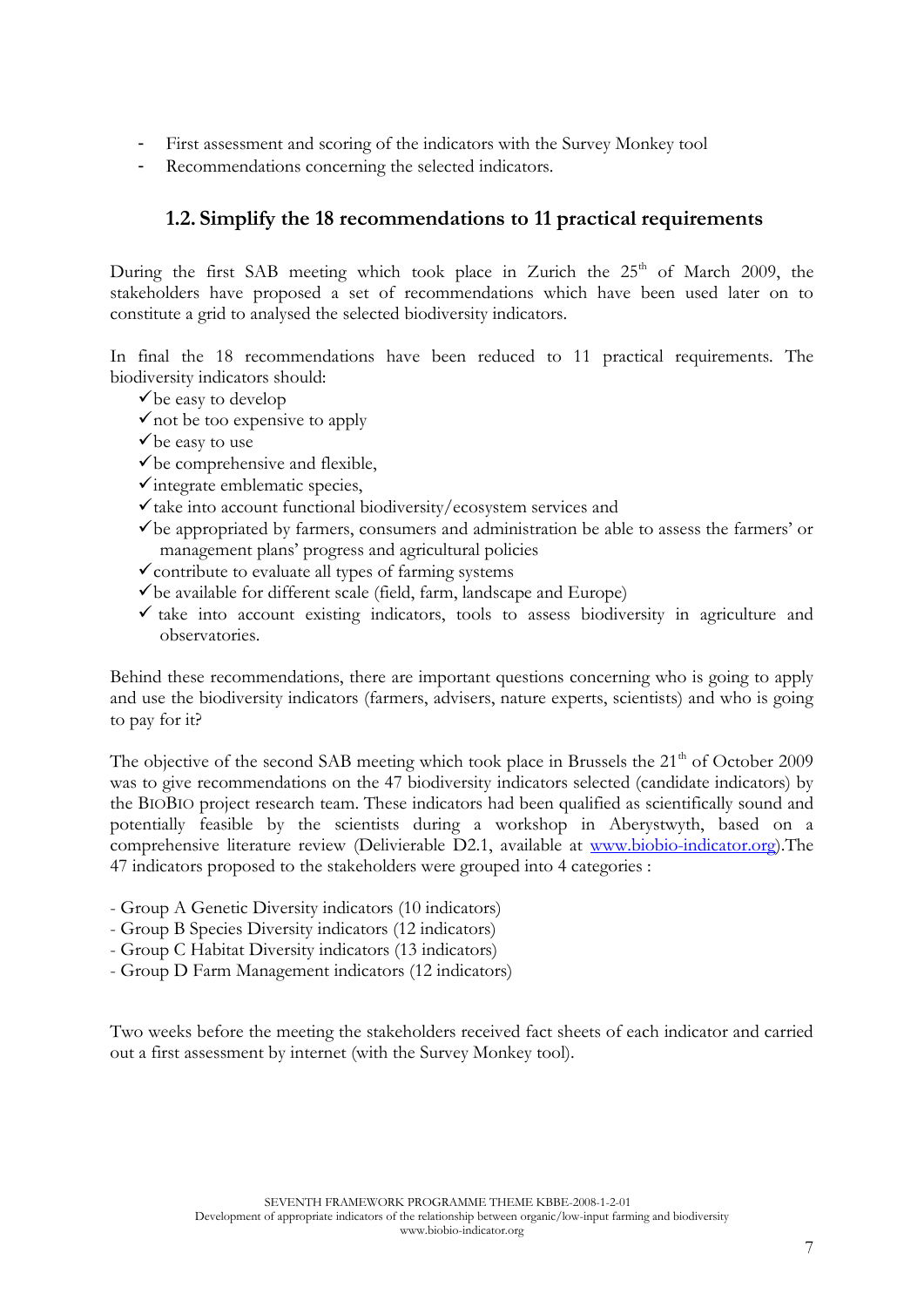## **1.3. Elaborate the indicator fact sheet form**

The fact sheet form was built jointly by the scientists and the stakeholders and tested with 2 indicators. The fact sheet version 1 was conceived to present each indicator on 2 pages in a synthetic form :

- description of the indicator (unit, collection method, calculation method, skills required, synergies with other indicators, estimated costs)
- scientific criteria (biodiversity relevant, scientifically sound, sensitive, reproducible), links with agricultural practices, global scientific assessment (solid and well tested, woks reasonably well, tentative), potential weaknesses, difficulties
- stakeholder criteria, stakeholder recommendations (retain, tentative, skip)

An example of a fact sheet is presented in Appendix I.

## **2. The Survey Monkey Tool assessment**

"Survey monkey" is available on the internet and allows to conduct online assessments. The assessment of each of the 47 indicators with the 11 stakeholder criteria was proposed.

The objective of this first assessment was firstly to contribute to a better appropriation of the selected indicators before the meeting, secondly to propose a contribution to the stakeholders who could not be present at the Brussels meeting and thirdly to give a first overview before the meeting to focus the discussion on the controversial indicators.

14 stakeholders contributed to a first assessment of the indicators to be evaluated at the Brussels meeting.

The detailed results of the survey Monkey assessment are presented in Section 3.3. The assessment per each indicator is also available in an Excel sheet.

Stakeholders focused mainly on the species diversity indicators and the farm management indicators. At this stage of the project it was difficult for them to understand and to assess the genetic diversity indicators (Group A). But 30% of the stakeholders want that genetic indicators are retained. Indicators should be developed to cover native breeds and crop variety diversity such as:

- Number and amount of different native breeds in the farm
- Number and amount of different native crop varieties /orchard tree species in the farm.

Concerning the 12 species diversity indicators (Group B) the best scoring concerns (see Section 3.3.2):

- Plants B1 and B2 present in the crops and in the grasslands
- Earthworms B4
- Wild bees and wasp B9
- Birds B6
- Spiders B8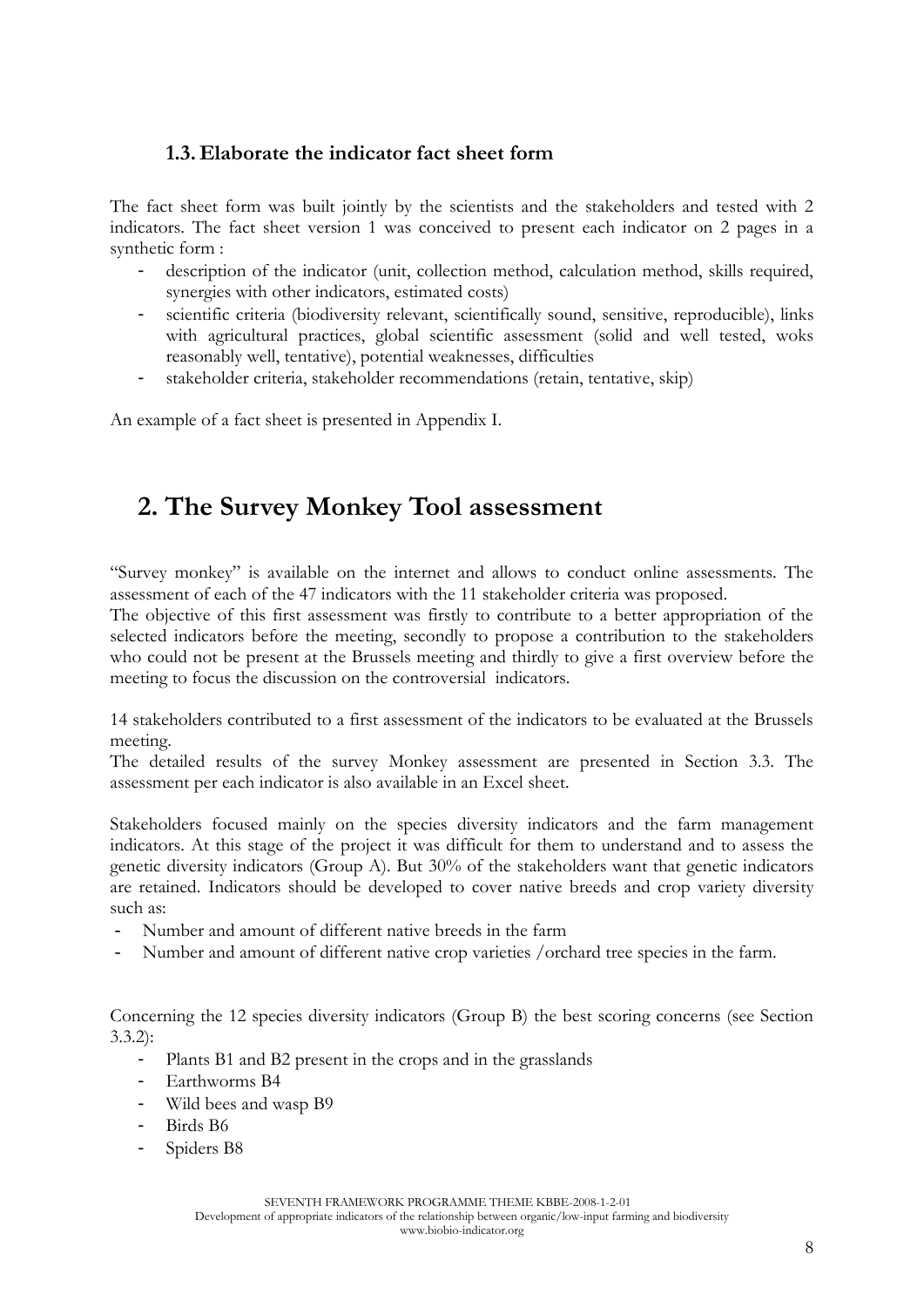- Carabid beetles B10
- Butterfly B3

Bats B12, Diptera/Syrphidae/Hoverflies B11, Ants B5, Small Mammals B7 get the lowest scores. Ants and small mammals are not considered as relevant indicators.

Concerning the habitat diversity indicators (Group C), they agreed with the necessity to describe and take into account the different habitats presents on the farms but they asked for a more simplified presentation. Ellenberg values (C9) and weeds (C10) indicators were not considered suitable indicators.

## **3. Recommendations of the SABII**

## **3.1. Stakeholder participants to the Brussels meeting**

14 stakeholders were present at the Brussels meeting.

Andrea Graham (Copa Cogeca) Mario Fritz (DG Environment) Stefano Cinti (DG Agriculture) Eva Corral (Copa Cogeca) Claudio de Paola (Parco del Ticino- Team Europe) Thierry Fabian (Institut National de l'Origine et de la qualité) Urs Klemm (Consumer Forum) Peter Mayrhofer (Niederostereichische Agrarbezirksbehörde) Maria Luisa Paracchini (Joint Research Centre) Jörg Schuboth (Naturschutzbund Deutschland) Johan Selenius (DG Estat) Kate Still (Plantlife International) Thierri Walot (Groupe Interuniversitaire de recherche en écologie appliquée - Universite catholique de Louvain) Simeone Marion (Green Balkans)

Excused: Karin Zaunberger (DG Environment), Romualdas Zemechis (Lithunian Institute of Agrarian Economics), Eduardo De Miguel Beascoecha (Fundation Global Nature) and Bernard Godden (BioForum Wallonie)

## **3.2.Discussion and recommendations**

### **General comments**

This meeting was important as it was the last opportunity to give recommendations, give advices, and to add indicators if these are crucial and are missing in the actual list before the field investigation to be carried out in the 12 European case studies.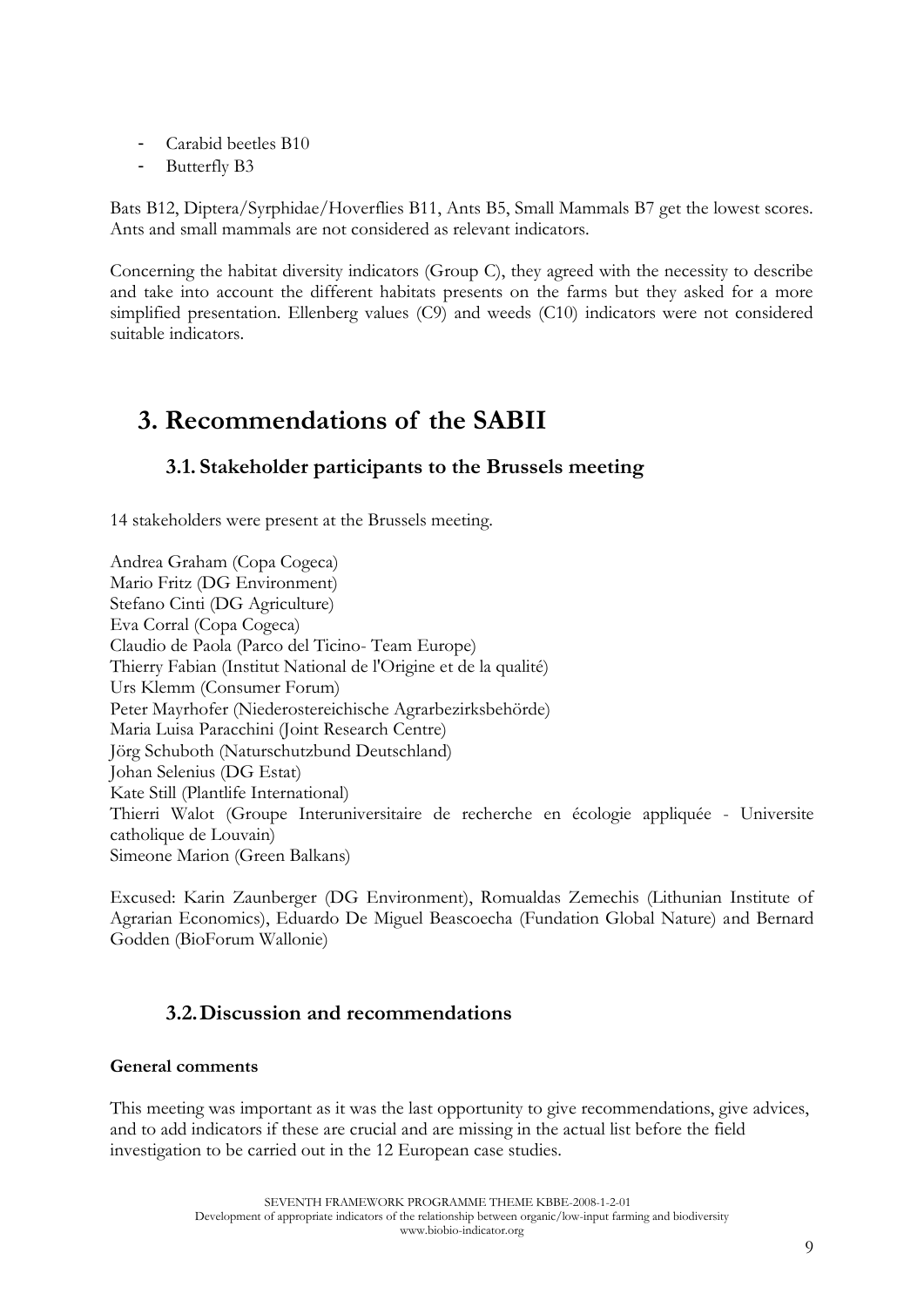The 14 stakeholders present at the meeting discussed on all of the indicators and provided recommendations to the scientists of the project. They recommend that indicators could be used in conventional farming and all kind of farming systems and all sizes of farms. At the end it is important to propose rather general indicators and not only specific indicators. A set of indicators for organic would be better than to have only one or two. It is a system, therefore one cannot take only a part of it.

They recommend to provide an energetic balance and the GHG emissions. Effect of the climate should also be considered during the process of the project. It changes between countries and is an important element.

They recommend also an improvement of fact sheets. The description of each indicator should be improved and the aim explained (what are the indicators expected to show?). It should be stated in the fact sheets how indicators work. How are indicators going to show biodiversity? The BIOBIO research team conceded that in their presentation of indicators and factsheets, the distinction between data collection and the actual indicators was not always clear and sometimes blurred. E.g. a species diversity indicator will not be "Spiders" but rather "Number of spider species" or "Composition of spider community" or "Number of specialist spiders", etc.

We should keep in mind that the collection methods for many of the proposed indicators would be rather difficult and would require a lot of "Skills", more than 5 visits per farm and year, therefore high costs, there must be a good training of all fieldworkers, …and so on.

Concerning the selection of the farms and the regions, size of the farms has to be taken into account. It changes between countries and is an important element.

### **Genetic Diversity indicators (Group A)**

These indicators were only very briefly discussed. They were not given high priority by the stakeholders.

### **Species Diversity indicators (Group B)**

The stakeholders discussed on the interest to use aquatic species indicators. They accepted that it would be difficult to relate the management of an individual farm to the aquatic species observed e.g. at a specific location of a river (impact of upstream management).

Species indicators should be grouped in 2 categories considering the scale. Species have to be selected according to the specific farming systems we want to compare/research. They considered that birds and butterflies are useful only at a large scale and can represent biodiversity as a whole for farming. The indicators which will be proposed at the end of the project should cover different spatial scales, represent ecosystems services and link farm management and species or habitat indicators.

Stakeholders gave the best assessment to plants (B1 and B2), earthworms (B4) and bees and wasp (B9). Birds (B6) arrived before spiders (B8).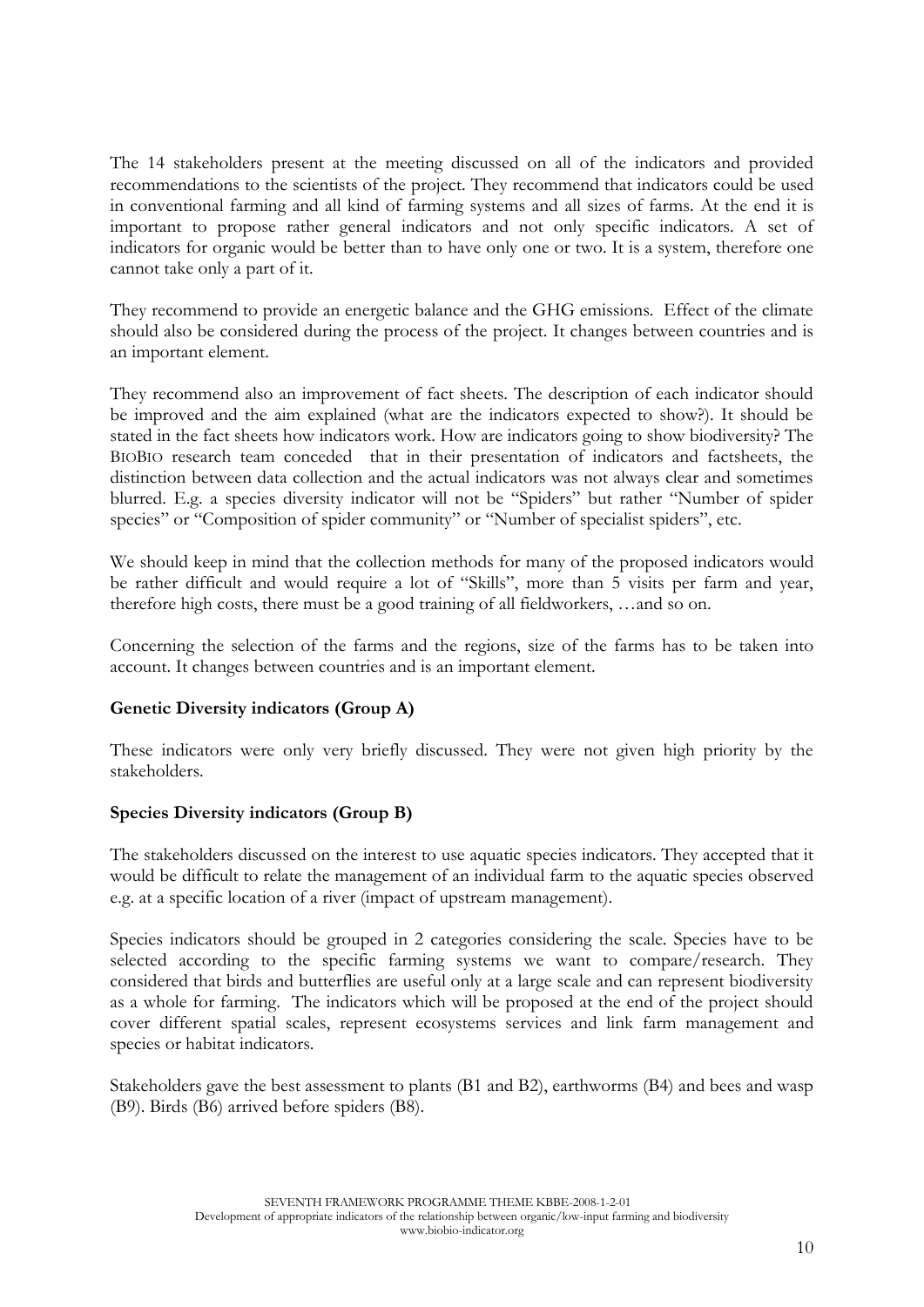## **Habitat Diversity indicators (Group C)**

There was a debate and diverging interpretations of the term "Habitat". For the scientists, any landscape feature (line, plot) of the landscape is considered a habitat, including arable fields such as maize or potato fields. For the majority of the stakeholders, "Habitat" refers to semi-natural structures where they expect comparatively higher species diversity, such as hedgerows or extensively managed grasslands. This interpretation of the term "Habitat" is further promoted by national and EU legislation, e.g. the "Habitats Directive", etc. – In the BIOBIO project, however, "Habitat" will be used in its first (scientific) sense. Still, in naming the indicators this potential misunderstanding has be be accounted for.

### **Farm Management indicators (Group D)**

Stakeholders suggested incorporating more indicators concerning the description of the farming practices as feeding system, manure management and tillage practices, and a better consideration of the indirect indicators as the ecological compensation area (landscape elements) which are commonly used by many stakeholders. This surface could be calculated by adding the surface of the different habitats of the habitat diversity indicators (trees+ linear elements+ extensive grasslands+…). Farm management indicators have to be better described in the fact sheets.

It was also suggested to label this group as "Parameters" instead of "Indicators".

### **Final propositions**

Group A agreed Group B

- Ants (B5) not agreed.
- *Plants (B1 and B2) agreed*
- Ants (B5) not agreed.
- Bats (B12) not agreed, very controversial
- Small mammals (B7) not agreed, very expensive.
- Syrphids (B11) not agreed.
- Lepidoptera (B3) not agreed.
- *Wild bees (B9) agreed*.
- *Earthworms (B4) agreed.*
- *Spiders (B8) agreed*
- *Carabid beetles (B9) agreed*
- Birds (B6) (test birds next year: 2 votes against 8, have in the final recommendation: 10 votes and 0 against). Birds will therefore not be investigated in the field study. They might still be part of the final indicator set.

Group C agreed Group D agreed but needs more indicators on the farm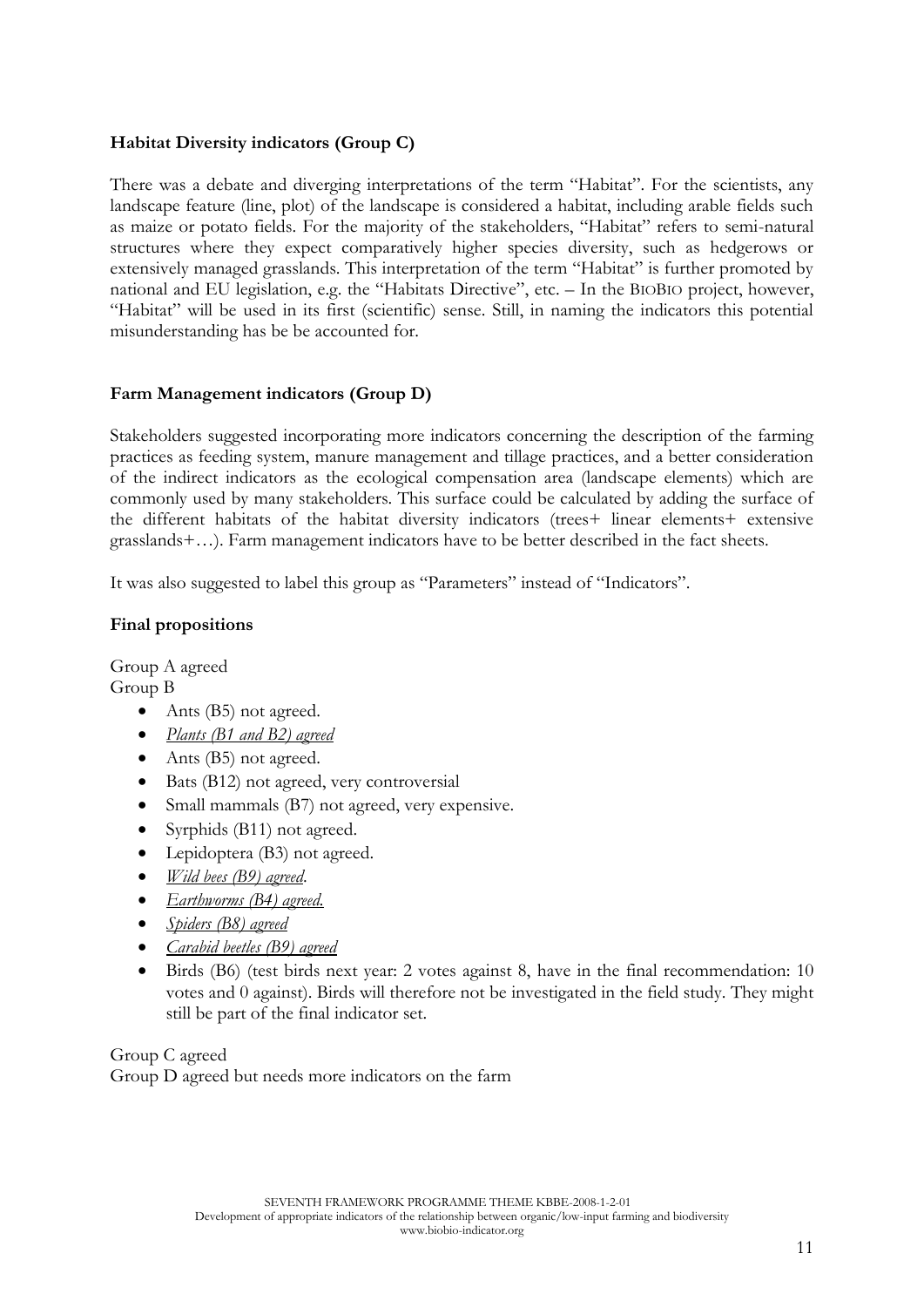## **3.3.Comments on each indicator**

The detailed comments are synthesized in the following tables

|                |                                        | Remarks                                                                                                                                                                                                                                                                                                                                                             |
|----------------|----------------------------------------|---------------------------------------------------------------------------------------------------------------------------------------------------------------------------------------------------------------------------------------------------------------------------------------------------------------------------------------------------------------------|
| A1             | Livestock breeds                       | Is not only the number of breeds, but also if there is more species diversity on e.g.<br>grassland. Extremely difficult to obtain the information. Not relevant indicator. Number<br>and amount of native/indigenous breed's indicator should be developed. Contribution to<br>each farmer to races with low population (see FAO indicators : critical, endangered, |
|                |                                        | vulnerable, rare, or indicators used in each MS to access to AEM). We will get a lot of<br>different and not comparable stock types all over Europe with no clear link to species                                                                                                                                                                                   |
|                |                                        | diversity. It is a Convention on Biological Diversity indicator (CBD). There often is a high                                                                                                                                                                                                                                                                        |
|                |                                        | heterogeneity in the phenotype of old breeds (in many cases without herding book). Need<br>to know the status of each livestock species (landrace). What is the environmental impact of                                                                                                                                                                             |
|                |                                        | the landrace? Is it possible to join a landrace with livestock practices (breeding, feeding, ).                                                                                                                                                                                                                                                                     |
| A2             | Livestock breeding                     | Not a relevant indicator. No clear link with species diversity. Farmers with rare breeds are                                                                                                                                                                                                                                                                        |
|                | practices                              | more likely to use artificial insemination, to get new genes, why the indicator would most                                                                                                                                                                                                                                                                          |
|                |                                        | likely be not useful. It has to be connected with N-input. Not only breeding practices should                                                                                                                                                                                                                                                                       |
|                |                                        | be considered, but also feeding, indoor/outdoor, transhumance.                                                                                                                                                                                                                                                                                                      |
| A3             | Livestock                              | In some countries it is not applicable. There is no link in whole Europe, comparability is                                                                                                                                                                                                                                                                          |
|                | pedigrees                              | impossible. Information not available at all. Extremely difficult to obtain. Not a relevant<br>indicator. Pedigree of cows and horses is well known, but sheep, pigs, rabbits, poultry a.s.o.?                                                                                                                                                                      |
| A4             | Cultivar diversity                     | Take into account the varieties of the fruit trees (native, rare). Not a relevant indicator.                                                                                                                                                                                                                                                                        |
| $+A5$          |                                        | Number and amount of native/indigenous varieties indicator should be developed.                                                                                                                                                                                                                                                                                     |
|                |                                        | Different cultivars do not a priori imply high genetic diversity. The origin of cultivars is                                                                                                                                                                                                                                                                        |
|                |                                        | crucial to allow for reliable estimation of genetic diversity. This indicator has to be                                                                                                                                                                                                                                                                             |
|                |                                        | elaborated based on published knowledge. Indicator should refer to crops, etc and not to                                                                                                                                                                                                                                                                            |
|                |                                        | cultivars, landraces and accessions per species. Surface of the farm should be taken into                                                                                                                                                                                                                                                                           |
|                |                                        | account. Please replace "legumes and trees" in the heading by vegetables, fruits and crop                                                                                                                                                                                                                                                                           |
|                |                                        | trees (forest trees are out of scope). It could be difficult to determine the origin of cultivars.<br>How to build a relevant indicator?                                                                                                                                                                                                                            |
| A6             | On-farm seed                           | Is it allowed to produce it by yourself? Not a relevant indicator. The more on-farm seed                                                                                                                                                                                                                                                                            |
|                | multiplication                         | multiplication the better it seems. Important element for the conservation of some rare                                                                                                                                                                                                                                                                             |
|                |                                        | arable plants.                                                                                                                                                                                                                                                                                                                                                      |
| A7             | Crop cultivar                          | Needs more details and explanations.                                                                                                                                                                                                                                                                                                                                |
|                | phenotypic                             |                                                                                                                                                                                                                                                                                                                                                                     |
|                | diversity                              |                                                                                                                                                                                                                                                                                                                                                                     |
| A <sub>8</sub> | Pedigree based on<br>genetic diversity | Pedigree information is only available for few species and mostly for publicly available<br>cultivars. Collection of information is labour intensive. If we also take into account the                                                                                                                                                                              |
|                |                                        | estimated high costs in comparison to other indicators it seems not worth to select this                                                                                                                                                                                                                                                                            |
|                |                                        | indicator ("Skip"). Not a relevant indicator. Criteria very difficult to use.                                                                                                                                                                                                                                                                                       |
| A <sub>9</sub> | Genetic diversity                      | Is a good indicator to be used. May be a valuable indicator if it is benchmarked with natural                                                                                                                                                                                                                                                                       |
|                | of grassland                           | occurrence. Cultivars are difficult to identify. Indicator should refer to grassland species. Is                                                                                                                                                                                                                                                                    |
|                | species                                | molecular genetics an adapted skill? Pedigree information is only available for few species                                                                                                                                                                                                                                                                         |
|                |                                        | and mostly for publicly available cultivars. Collection of information is labour intensive. See                                                                                                                                                                                                                                                                     |
|                |                                        | the comment "Potential weaknesses," above: "Pedigree information is only available for                                                                                                                                                                                                                                                                              |
|                |                                        | few species and mostly for publicly available cultivars. Collection of information is labour<br>intensive". If we also take into account the estimated high costs in comparison to other                                                                                                                                                                            |
|                |                                        | indicators it seems not worth to select this indicator ("Skip").                                                                                                                                                                                                                                                                                                    |
| A10            | Reseeding of                           | Should be an indicator under Group B. It is a good indicator. Very easy and simple, but a                                                                                                                                                                                                                                                                           |
|                | grassland                              | good and precise indirect indicator showing the (intensity and environmentally soundness                                                                                                                                                                                                                                                                            |
|                |                                        | of) grassland management of farms. Complicated to obtain viable information and there is                                                                                                                                                                                                                                                                            |
|                |                                        | no need of such indicator when A10 is retained.                                                                                                                                                                                                                                                                                                                     |

**3.3.1. Group A Genetic Diversity indicators**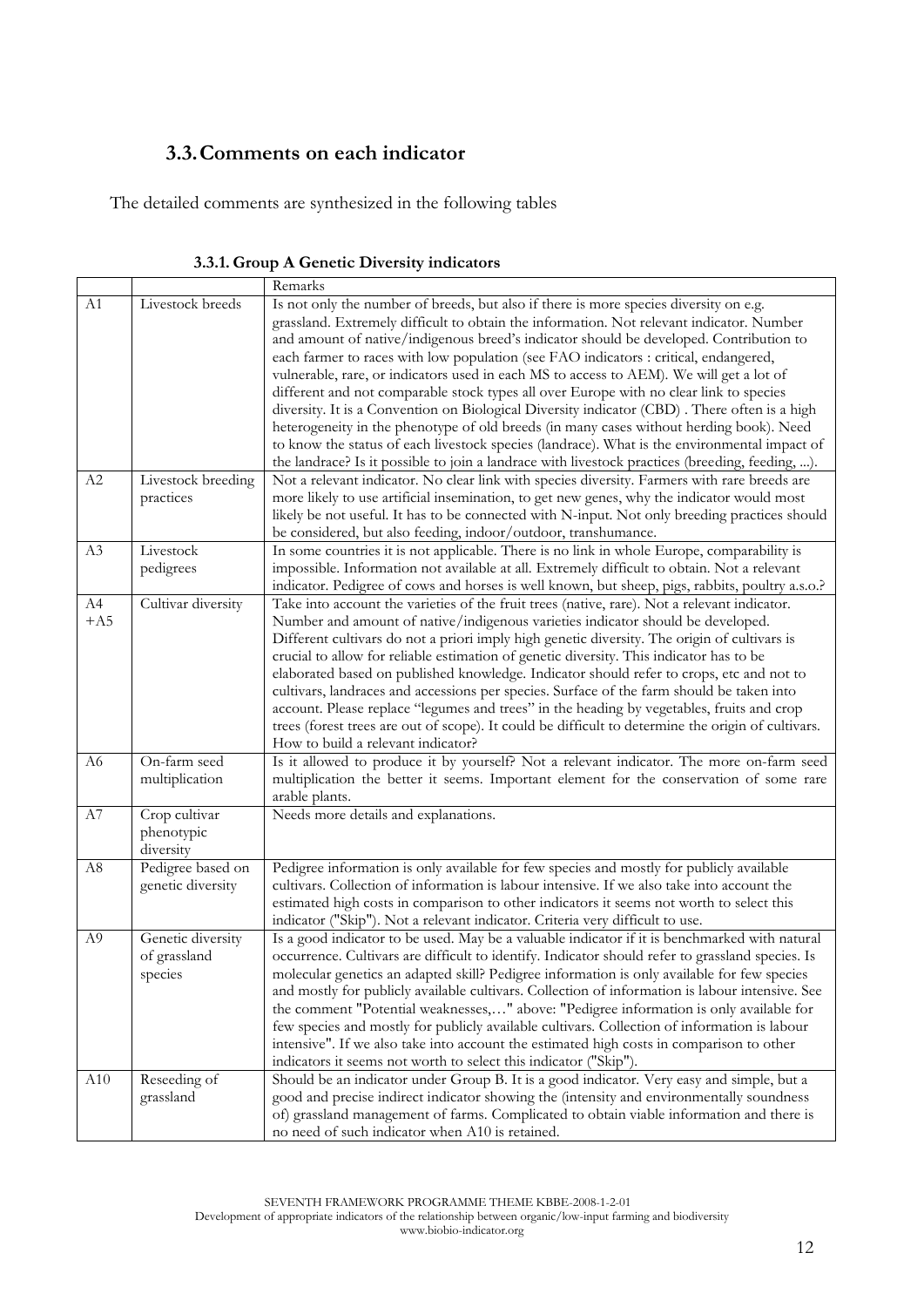

. Figure 2 : SAB Global assessment of genetic diversity indicators



*Figure 3 : SAB Global assessment of genetic diversity indicators \* average score : fully applied (3 pts), applied (2 pts), applies somewhat (1 pt) \* Score recommendation: 2 points for retain, 1 point for tentative, 0 point for skip*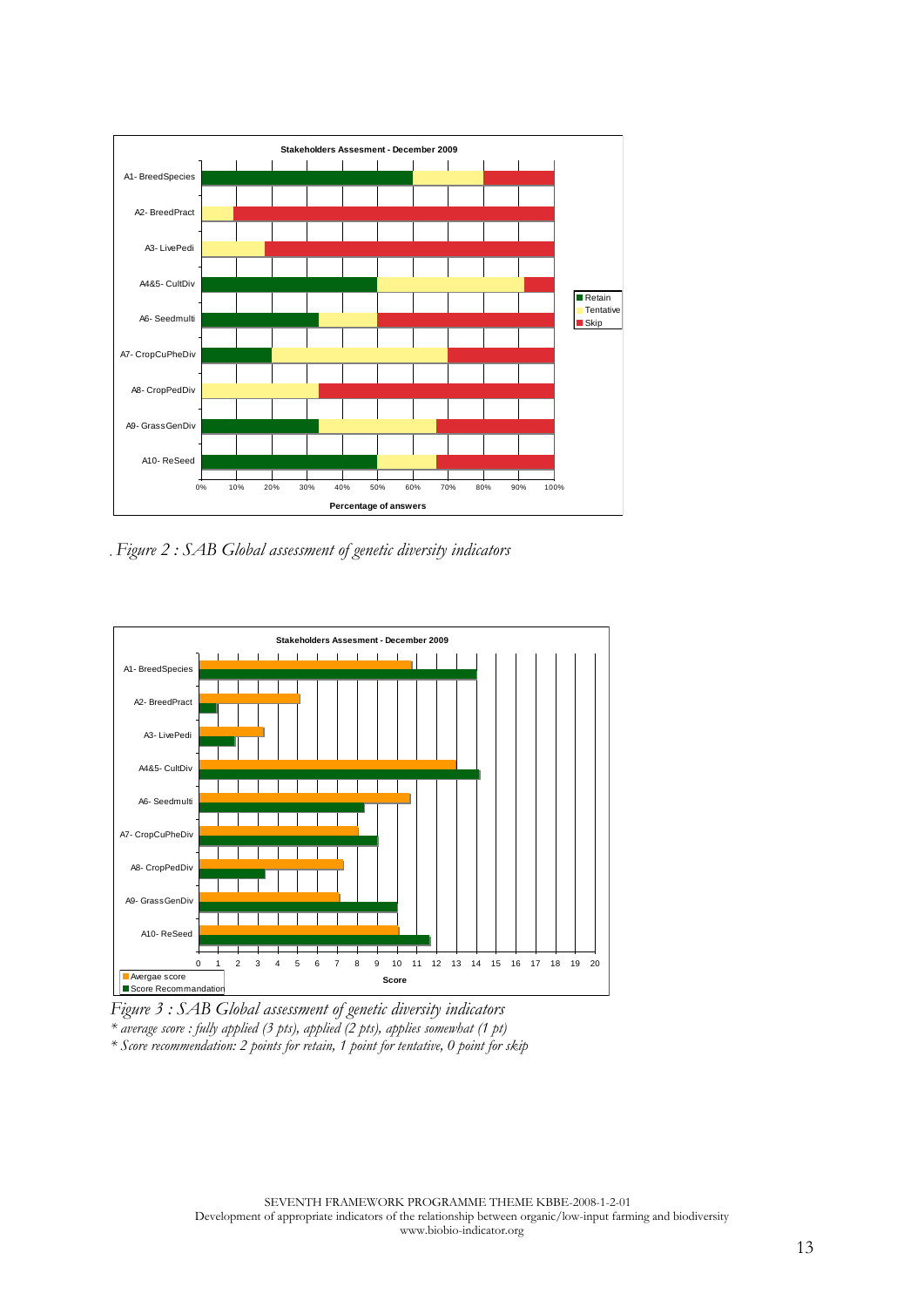### **3.3.2.Group B Species Diversity indicators**

|                       |                                                               | Remarks                                                                                                                                                                                                                                                                                                                                                                                                                                                                                                                                                                                                                                                                                                                                                                                                                                                                                                                                                                                                                                                                                                                                                                                                                                                                                                                                                                                                                                                                                                                                                                                                                                                                                                                                                                                                                                                                                   |  |  |
|-----------------------|---------------------------------------------------------------|-------------------------------------------------------------------------------------------------------------------------------------------------------------------------------------------------------------------------------------------------------------------------------------------------------------------------------------------------------------------------------------------------------------------------------------------------------------------------------------------------------------------------------------------------------------------------------------------------------------------------------------------------------------------------------------------------------------------------------------------------------------------------------------------------------------------------------------------------------------------------------------------------------------------------------------------------------------------------------------------------------------------------------------------------------------------------------------------------------------------------------------------------------------------------------------------------------------------------------------------------------------------------------------------------------------------------------------------------------------------------------------------------------------------------------------------------------------------------------------------------------------------------------------------------------------------------------------------------------------------------------------------------------------------------------------------------------------------------------------------------------------------------------------------------------------------------------------------------------------------------------------------|--|--|
| B1                    | Flowering plants<br>of cultivated<br>forage and food<br>crops | Overlap with WEED, which could be considered a sub-indicator under PlantCUL (C10). And<br>what about gramineous? It could also be made the assumption that if you have some kind of<br>plant then you will have certain birds or bees, etc. We should take into account for the traits of<br>the plants as for butterflies or bees. Explain the relation with C10 Weeds in crops and C2<br>Habitat richness. Relation with C15 Grassland quality. Gives too much attention to the<br>cultivated lands. Pernicious weed is not a good terminology to be used in this project. The issue<br>"are all species equal" is very pronounced for this group, where many of the species are<br>"weeds". The analysis will account for this, distinguishing between species of conservation<br>concern and pernicious weeds. Strengths: Well established link to faunistic diversity, sensitive to<br>agricultural practices affected by organic farming regulations, can include highly emblematic<br>species. Weaknesses: Care needed to differentiate between threatened species and common<br>weeds. Farmers may be reluctant to appreciate weeds (which reduce yield) as a positive feature.<br>This indicator is very important and can be divided in different indicators using the plant traits<br>syrphidae, butterflies, ). Needs adjustment<br>relate<br>to animals<br>(bees,<br>which<br>(regionalization)/development. This should include all wild flowering plants - there is no need<br>really to have the additional WEEDS indicator - as dominant species can just be identified<br>within this species status assessment. Very relevant to assess pesticide pressure in an area.<br>Relevant information linked to agricultural practices. Need to find relevant indicators (number<br>of seeds/m2, number of species, scoring with the plant status, functional groups based on |  |  |
|                       |                                                               | specific traits, )                                                                                                                                                                                                                                                                                                                                                                                                                                                                                                                                                                                                                                                                                                                                                                                                                                                                                                                                                                                                                                                                                                                                                                                                                                                                                                                                                                                                                                                                                                                                                                                                                                                                                                                                                                                                                                                                        |  |  |
| B <sub>2</sub>        | Flowering plants<br>of semi-natural                           | Explain the relation with C2 Habitat richness. Good for Bulgaria, needs adjustment<br>(regionalization)/ development. Indicator could be retained if a clear definition of semi-natural                                                                                                                                                                                                                                                                                                                                                                                                                                                                                                                                                                                                                                                                                                                                                                                                                                                                                                                                                                                                                                                                                                                                                                                                                                                                                                                                                                                                                                                                                                                                                                                                                                                                                                   |  |  |
|                       | habitats                                                      | habitat is given.                                                                                                                                                                                                                                                                                                                                                                                                                                                                                                                                                                                                                                                                                                                                                                                                                                                                                                                                                                                                                                                                                                                                                                                                                                                                                                                                                                                                                                                                                                                                                                                                                                                                                                                                                                                                                                                                         |  |  |
| <b>B</b> <sub>3</sub> | Butterfly                                                     | Butterflies should be applied. There is a lot of data available. If we look at biodiversity as a                                                                                                                                                                                                                                                                                                                                                                                                                                                                                                                                                                                                                                                                                                                                                                                                                                                                                                                                                                                                                                                                                                                                                                                                                                                                                                                                                                                                                                                                                                                                                                                                                                                                                                                                                                                          |  |  |
|                       |                                                               | whole for farming we should include butterflies. There are many things that are unknown,                                                                                                                                                                                                                                                                                                                                                                                                                                                                                                                                                                                                                                                                                                                                                                                                                                                                                                                                                                                                                                                                                                                                                                                                                                                                                                                                                                                                                                                                                                                                                                                                                                                                                                                                                                                                  |  |  |
|                       |                                                               | therefore we should concentrate on the things we know a little bit and in this case butterflies                                                                                                                                                                                                                                                                                                                                                                                                                                                                                                                                                                                                                                                                                                                                                                                                                                                                                                                                                                                                                                                                                                                                                                                                                                                                                                                                                                                                                                                                                                                                                                                                                                                                                                                                                                                           |  |  |
|                       |                                                               | should be included. Butterflies are weather dependent. So we need a trend. Butterflies are                                                                                                                                                                                                                                                                                                                                                                                                                                                                                                                                                                                                                                                                                                                                                                                                                                                                                                                                                                                                                                                                                                                                                                                                                                                                                                                                                                                                                                                                                                                                                                                                                                                                                                                                                                                                |  |  |
|                       |                                                               | popular. Very appropriated by consumers. Too costly. Needs a lot of capacity development. It<br>gives a good indication of the regional biodiversity but not useful at farm level. If we select B1,                                                                                                                                                                                                                                                                                                                                                                                                                                                                                                                                                                                                                                                                                                                                                                                                                                                                                                                                                                                                                                                                                                                                                                                                                                                                                                                                                                                                                                                                                                                                                                                                                                                                                       |  |  |
|                       |                                                               | B2 (including grassland) and C15 (ecological quality of grassland) we will get enough                                                                                                                                                                                                                                                                                                                                                                                                                                                                                                                                                                                                                                                                                                                                                                                                                                                                                                                                                                                                                                                                                                                                                                                                                                                                                                                                                                                                                                                                                                                                                                                                                                                                                                                                                                                                     |  |  |
|                       |                                                               | information on floristic and faunistic diversity and we can spare all the rather difficult and                                                                                                                                                                                                                                                                                                                                                                                                                                                                                                                                                                                                                                                                                                                                                                                                                                                                                                                                                                                                                                                                                                                                                                                                                                                                                                                                                                                                                                                                                                                                                                                                                                                                                                                                                                                            |  |  |
|                       |                                                               | expensive indicators B3, B5, B6, B7, B8, B9, B10 B11 B12. Could be used to assess the natural                                                                                                                                                                                                                                                                                                                                                                                                                                                                                                                                                                                                                                                                                                                                                                                                                                                                                                                                                                                                                                                                                                                                                                                                                                                                                                                                                                                                                                                                                                                                                                                                                                                                                                                                                                                             |  |  |
|                       |                                                               | value of permanent grasslands. Measure the impact of ecological infrastructure.                                                                                                                                                                                                                                                                                                                                                                                                                                                                                                                                                                                                                                                                                                                                                                                                                                                                                                                                                                                                                                                                                                                                                                                                                                                                                                                                                                                                                                                                                                                                                                                                                                                                                                                                                                                                           |  |  |
| <b>B</b> 4            | Earthworms                                                    | Too costly. Needs a lot of capacity development. Needs a lot of additional laboratory work for<br>determination of the species. A lot of farms in the mountain range (Bulgaria) are with stony and                                                                                                                                                                                                                                                                                                                                                                                                                                                                                                                                                                                                                                                                                                                                                                                                                                                                                                                                                                                                                                                                                                                                                                                                                                                                                                                                                                                                                                                                                                                                                                                                                                                                                        |  |  |
|                       |                                                               | sandy soils where this method is not applicable. This is an interesting indicator, of which there                                                                                                                                                                                                                                                                                                                                                                                                                                                                                                                                                                                                                                                                                                                                                                                                                                                                                                                                                                                                                                                                                                                                                                                                                                                                                                                                                                                                                                                                                                                                                                                                                                                                                                                                                                                         |  |  |
|                       |                                                               | are not many examples in literature. It would be relevant to keep it. The absolute weight of                                                                                                                                                                                                                                                                                                                                                                                                                                                                                                                                                                                                                                                                                                                                                                                                                                                                                                                                                                                                                                                                                                                                                                                                                                                                                                                                                                                                                                                                                                                                                                                                                                                                                                                                                                                              |  |  |
|                       |                                                               | earthworms without regionalisation is not a good indicator (e.g. there are big differences                                                                                                                                                                                                                                                                                                                                                                                                                                                                                                                                                                                                                                                                                                                                                                                                                                                                                                                                                                                                                                                                                                                                                                                                                                                                                                                                                                                                                                                                                                                                                                                                                                                                                                                                                                                                |  |  |
|                       |                                                               | depending on earthworm species, soil type, seasonality, etc). The question is, if to count the                                                                                                                                                                                                                                                                                                                                                                                                                                                                                                                                                                                                                                                                                                                                                                                                                                                                                                                                                                                                                                                                                                                                                                                                                                                                                                                                                                                                                                                                                                                                                                                                                                                                                                                                                                                            |  |  |
|                       |                                                               | number and weight of the biomass per unit is enough or if a species list of the earthworms is                                                                                                                                                                                                                                                                                                                                                                                                                                                                                                                                                                                                                                                                                                                                                                                                                                                                                                                                                                                                                                                                                                                                                                                                                                                                                                                                                                                                                                                                                                                                                                                                                                                                                                                                                                                             |  |  |
|                       |                                                               | necessary. Depends of the climate conditions. Very interesting indicator because related to soil<br>activity and soil fertility. But how to build a relevant indicator (biomass/m2, number of species,                                                                                                                                                                                                                                                                                                                                                                                                                                                                                                                                                                                                                                                                                                                                                                                                                                                                                                                                                                                                                                                                                                                                                                                                                                                                                                                                                                                                                                                                                                                                                                                                                                                                                    |  |  |
|                       |                                                               | specialist species, )                                                                                                                                                                                                                                                                                                                                                                                                                                                                                                                                                                                                                                                                                                                                                                                                                                                                                                                                                                                                                                                                                                                                                                                                                                                                                                                                                                                                                                                                                                                                                                                                                                                                                                                                                                                                                                                                     |  |  |
| B <sub>5</sub>        | Hymenoptera-                                                  | If biodiversity is important to the market other indicators should be applied. Ants, for example,                                                                                                                                                                                                                                                                                                                                                                                                                                                                                                                                                                                                                                                                                                                                                                                                                                                                                                                                                                                                                                                                                                                                                                                                                                                                                                                                                                                                                                                                                                                                                                                                                                                                                                                                                                                         |  |  |
|                       | Ants                                                          | are in this sense not important at all. Not so many people have information compared to bees.                                                                                                                                                                                                                                                                                                                                                                                                                                                                                                                                                                                                                                                                                                                                                                                                                                                                                                                                                                                                                                                                                                                                                                                                                                                                                                                                                                                                                                                                                                                                                                                                                                                                                                                                                                                             |  |  |
|                       |                                                               | Ants do not really occur in many agricultural lands; therefore they should be left aside. Needs a                                                                                                                                                                                                                                                                                                                                                                                                                                                                                                                                                                                                                                                                                                                                                                                                                                                                                                                                                                                                                                                                                                                                                                                                                                                                                                                                                                                                                                                                                                                                                                                                                                                                                                                                                                                         |  |  |
|                       |                                                               | lot of additional laboratory work for determination of the species. Needs a lot of capacity                                                                                                                                                                                                                                                                                                                                                                                                                                                                                                                                                                                                                                                                                                                                                                                                                                                                                                                                                                                                                                                                                                                                                                                                                                                                                                                                                                                                                                                                                                                                                                                                                                                                                                                                                                                               |  |  |
|                       |                                                               | development. Very good if can be simplified (to eliminate laboratory work and to<br>adapt/develop a method only using field survey).                                                                                                                                                                                                                                                                                                                                                                                                                                                                                                                                                                                                                                                                                                                                                                                                                                                                                                                                                                                                                                                                                                                                                                                                                                                                                                                                                                                                                                                                                                                                                                                                                                                                                                                                                      |  |  |
| B6                    | Birds                                                         | Birds should be applied; there is a lot of data available. Birds are a widely recognised                                                                                                                                                                                                                                                                                                                                                                                                                                                                                                                                                                                                                                                                                                                                                                                                                                                                                                                                                                                                                                                                                                                                                                                                                                                                                                                                                                                                                                                                                                                                                                                                                                                                                                                                                                                                  |  |  |
|                       |                                                               | biodiversity indicator. It is necessary to consider other birds than those included in the farmland                                                                                                                                                                                                                                                                                                                                                                                                                                                                                                                                                                                                                                                                                                                                                                                                                                                                                                                                                                                                                                                                                                                                                                                                                                                                                                                                                                                                                                                                                                                                                                                                                                                                                                                                                                                       |  |  |
|                       |                                                               | birds index. There are many things that are unknown, therefore we should concentrate on the                                                                                                                                                                                                                                                                                                                                                                                                                                                                                                                                                                                                                                                                                                                                                                                                                                                                                                                                                                                                                                                                                                                                                                                                                                                                                                                                                                                                                                                                                                                                                                                                                                                                                                                                                                                               |  |  |
|                       |                                                               | things we know a little bit and in this case bird should be included. Bird should not be assessed                                                                                                                                                                                                                                                                                                                                                                                                                                                                                                                                                                                                                                                                                                                                                                                                                                                                                                                                                                                                                                                                                                                                                                                                                                                                                                                                                                                                                                                                                                                                                                                                                                                                                                                                                                                         |  |  |
|                       |                                                               | once more. Per se this is a relevant indicator, but many data already exist. So the project                                                                                                                                                                                                                                                                                                                                                                                                                                                                                                                                                                                                                                                                                                                                                                                                                                                                                                                                                                                                                                                                                                                                                                                                                                                                                                                                                                                                                                                                                                                                                                                                                                                                                                                                                                                               |  |  |
|                       |                                                               | partners should decide whether investing in this indicator or try to shed light on other -less                                                                                                                                                                                                                                                                                                                                                                                                                                                                                                                                                                                                                                                                                                                                                                                                                                                                                                                                                                                                                                                                                                                                                                                                                                                                                                                                                                                                                                                                                                                                                                                                                                                                                                                                                                                            |  |  |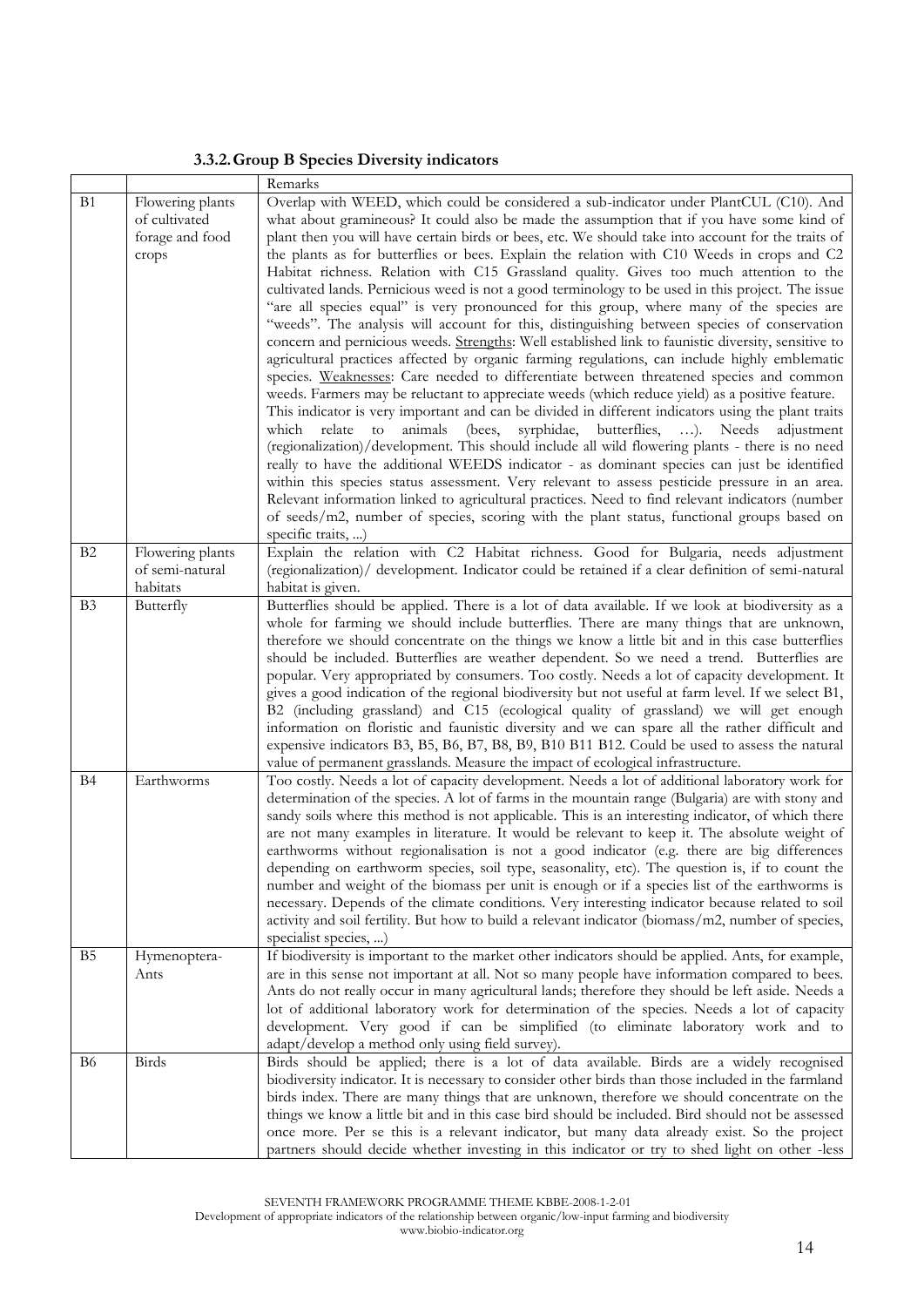|                |                                   | investigated- indicators. The only reason to use the birds is because of their popularity and<br>acceptance by public and relatively low costs and available expert capacity.<br>Weather dependent, so we need a trend. You can just get the available data and try to link it to<br>the farmland system and somehow analyse it. Birds are only used because they are emblematic<br>but not because they are important for the farming system. Birds are not good indicators for<br>farms activities. Can be used only on landscape scale. Why using them if there are separate<br>"habitat" indicators. The only reason to use the birds is because of their popularity and<br>acceptance by public and relatively low costs and available expert capacity.<br>Species richness is not always the best indicator. Better to focus on specialist species as the<br>community specialization index or the farmland bird indicator (trend). |
|----------------|-----------------------------------|-------------------------------------------------------------------------------------------------------------------------------------------------------------------------------------------------------------------------------------------------------------------------------------------------------------------------------------------------------------------------------------------------------------------------------------------------------------------------------------------------------------------------------------------------------------------------------------------------------------------------------------------------------------------------------------------------------------------------------------------------------------------------------------------------------------------------------------------------------------------------------------------------------------------------------------------|
| B7             | Small mammals                     | Small mammals: are not very popular and not nice as well. It is a very expensive indicator which<br>needs a lot of expertise. Good for Bulgaria, needs expert's capacity development. Should try to<br>keep it – trough choosing acceptable species (hares) or easy field methods - counting voles<br>(Apodemis spp.) holes/density. Abundance can be confused with a pest promoted by bad farm<br>practices (monocultures for example). It would be best to deal with mammals diversity.                                                                                                                                                                                                                                                                                                                                                                                                                                                 |
| B <sub>8</sub> | Spiders                           | Expert's capacity is restricted (at least in Bulgaria and UK). Good but low expert's capacity.<br>Needs a lot of additional laboratory work for determination of the species. Needs a lot of<br>capacity development. It is a very interesting group to test but very few taxonomists can<br>develop this work. It is only feasible if it is paid and promoted by the Administration as a global<br>research.                                                                                                                                                                                                                                                                                                                                                                                                                                                                                                                             |
| <b>B</b> 9     | Wild bees and<br>wasps            | Given the raising importance of the ecosystem services approach, this indicator (which relates<br>to pollination) is very relevant. Very important for the farming sustainability. They play an<br>important role as pollinators. What more is scientific proof of their positive correlation with<br>biodiversity (especially if considering the wild species). Bees are easier to catch and cheaper, do<br>not need too much field work. Good but low expert's capacity. Needs a lot of additional<br>laboratory work for determination of the species. Needs a lot of capacity development. The link<br>to landscape structure and variety should be tested in some case study areas.                                                                                                                                                                                                                                                  |
| <b>B</b> 10    | Carabid beetles                   | Good but low expert's capacity. Needs a lot of additional laboratory work for determination of<br>the species. Needs a lot of capacity development. It seems necessary to explain the place of<br>carabid species in biological control.                                                                                                                                                                                                                                                                                                                                                                                                                                                                                                                                                                                                                                                                                                  |
| <b>B11</b>     | Diptera, syrphidae,<br>hoverflies | Good but low expert's capacity. Needs a lot of additional laboratory work for determination of<br>the species. Needs a lot of capacity development. Very useful in fruit production.                                                                                                                                                                                                                                                                                                                                                                                                                                                                                                                                                                                                                                                                                                                                                      |
| <b>B12</b>     | <b>Bats</b>                       | Can be used only on landscape scale. Expensive indicator due to equipment used and special<br>skills needed for identification afterwards. But worthwhile using it where national bat<br>monitoring schemes are implemented. Bat richness may be based, not only on insect diversity,<br>but also on insect pests due to other factors. (see mosquito outbursts)                                                                                                                                                                                                                                                                                                                                                                                                                                                                                                                                                                          |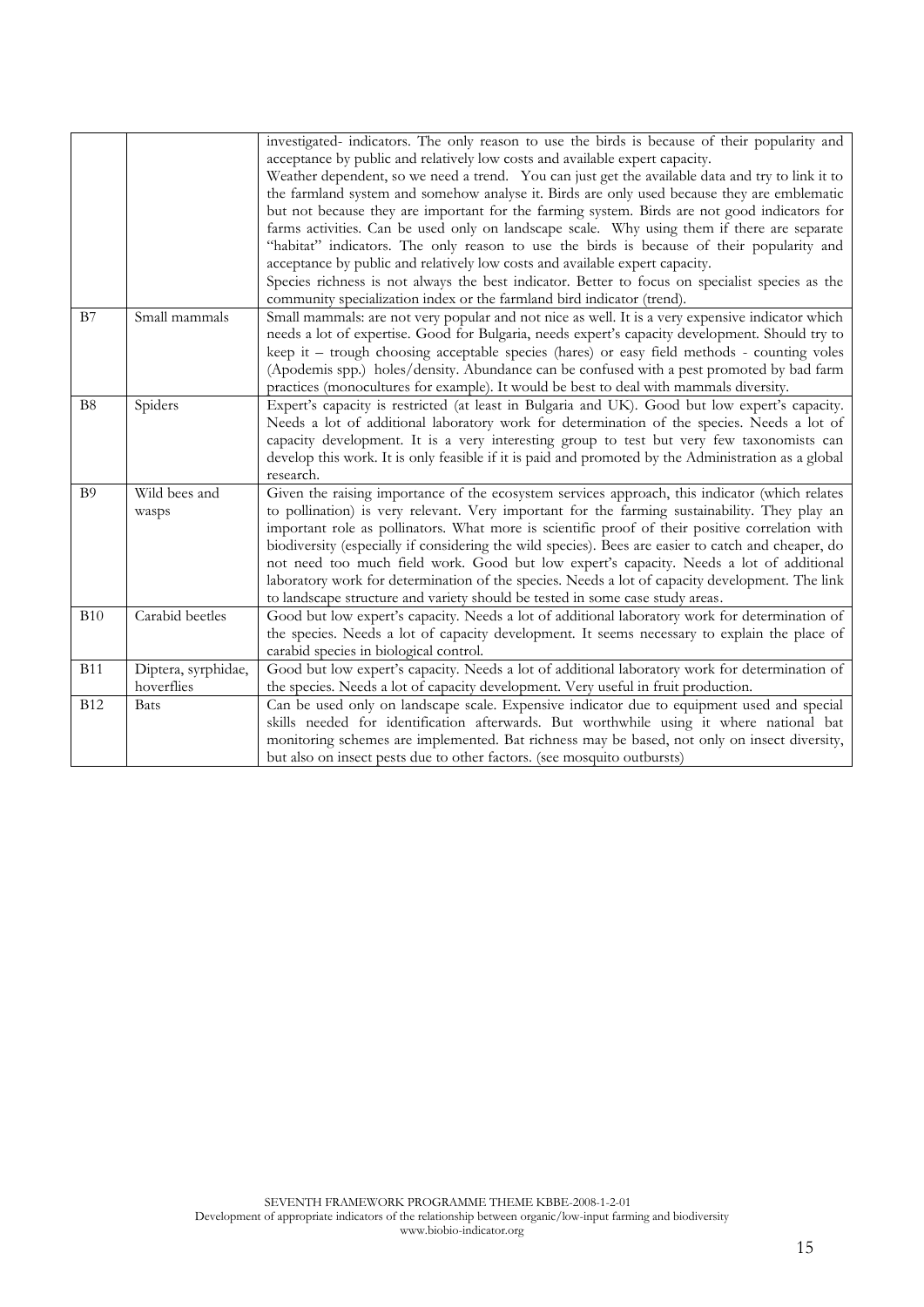

*Figure 4 : SAB Global assessment of the species diversity indicators* 



*Figure 5 : SAB Global assessment of the species diversity indicators*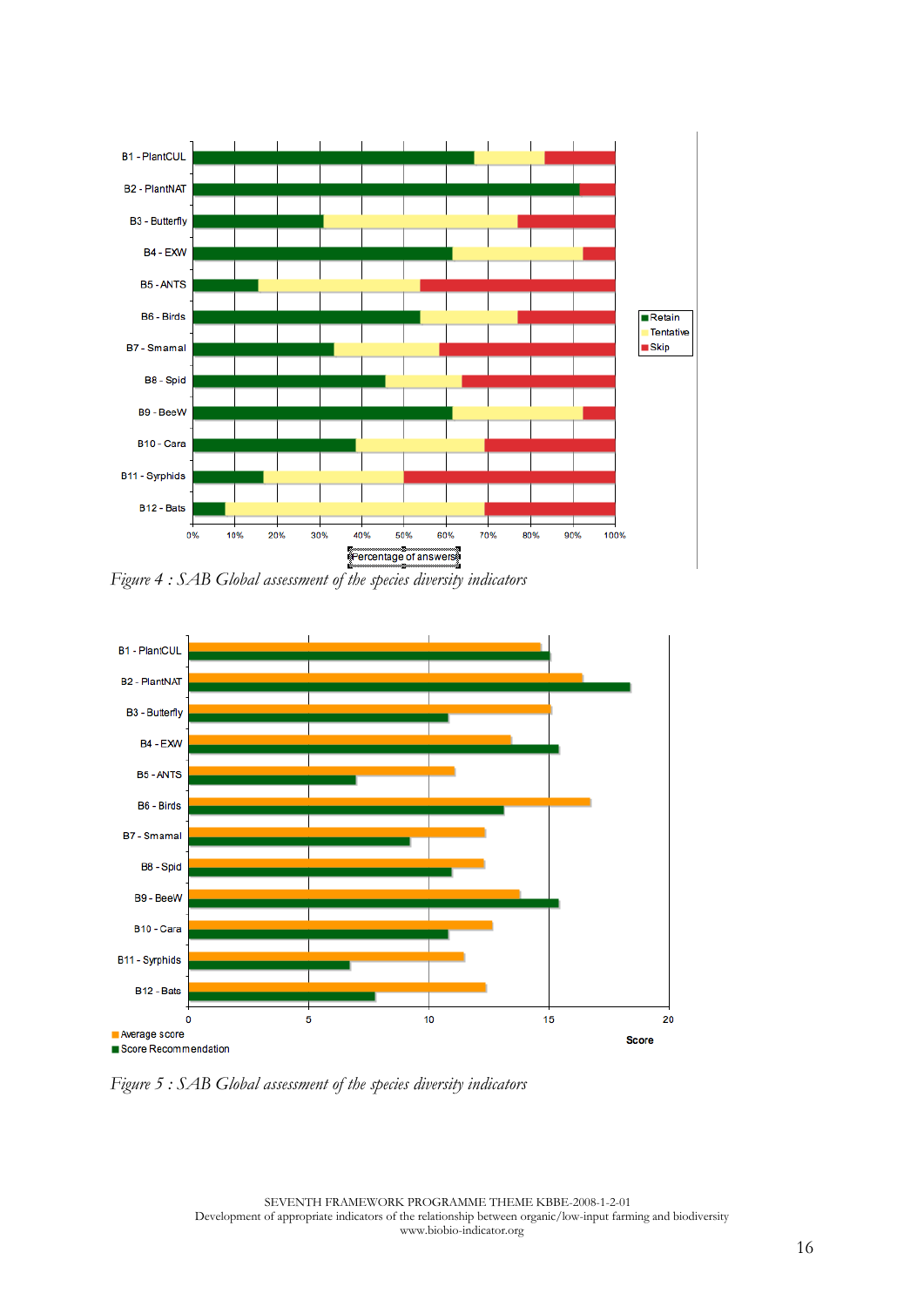### **3.3.3.Group C Habitat Diversity indicators**

|                |                                           | Remarks                                                                                                                                                                                                                                                                                                                                                                                                                                                                                                                                                                                                                                                                                                                                                                                                                                                                                                                                                                                                                    |
|----------------|-------------------------------------------|----------------------------------------------------------------------------------------------------------------------------------------------------------------------------------------------------------------------------------------------------------------------------------------------------------------------------------------------------------------------------------------------------------------------------------------------------------------------------------------------------------------------------------------------------------------------------------------------------------------------------------------------------------------------------------------------------------------------------------------------------------------------------------------------------------------------------------------------------------------------------------------------------------------------------------------------------------------------------------------------------------------------------|
| C <sub>1</sub> | Habitat Patch<br>density                  | It should not be retained as single indicator. It should be part of a combined indicator on<br>landscape features. Can be used only on landscape scale. Expensive indicator due to<br>equipment used and special skills needed for identification afterwards. But worthwhile using it<br>where national bat monitoring schemes are implemented. Where are the limits between semi-<br>natural habitats and crops ? In Lower Austria there is also a method to count (number and<br>size) of different habitats respectively landscape elements developed. This method of the<br>"Ecopoints program" could be useful for standardisation for an European wide indicator<br>within the BIOBIO project. Increase in habitat patch density can have very different meaning<br>in different landscapes (fragmentation of grassland which tends to be negative or increase in<br>landscape elements which is often positive). This criteria does not account for the "ecological<br>value or "Ecological quality" of the habitat |
| C2             | Habitat richness                          | Explain the relation with B2. Needs development of a clear definition of "habitats" used here.<br>Take into account the state of conservation of habitats versus N2000. No clear definition for<br>this indicator and great regional variation. To be replaced by indicator on landscape features.<br>Much more difficult to apply to grassland systems than to arable, mixed and permanent crops.<br>It seems necessary to take in account only the utilised agricultural area of the farm.                                                                                                                                                                                                                                                                                                                                                                                                                                                                                                                               |
| C <sub>3</sub> | Habitat diversity                         | Needs development of a clear definition of "habitats" used here. Its relevance depends very<br>much on which indicator is selected. Shannon index, for example, is not easily understood by<br>non experts. No clear definition for this indicator and great regional variation. To be replaced<br>by indicator on landscape features.                                                                                                                                                                                                                                                                                                                                                                                                                                                                                                                                                                                                                                                                                     |
| C4             | Number of crops in<br>the rotation        | The description is yet to be developed, and more details must be collected for the indicator to<br>be useful, for example types of crops in a rotation (wheat on maize on wheat is not good).<br>Needs too much data collection which makes its implementation costly and difficult.<br>Different rotations can exist in a single farm. Integrate the % of permanent grassland. For<br>example, short rotation in mountains but the crops account for less than 10% of the UAA.<br>How to calculate a relevant indicator? Scoring taking into account the percentage of each<br>crop, grouping similar crops (durum wheat and spring wheat, maize grain and silage maize, ).                                                                                                                                                                                                                                                                                                                                               |
| C5             | Percentage area of<br>arable land         | C5 is important, however do they really describe biodiversity in order to be considered? Are<br>there not other indicators that describe the link better? Very general and will give an overview<br>on the farm. Very useful basic indicator. For this and other indicators the European level is<br>very interesting, but information must be available at EU level on an appropriate reference<br>area (landscape, 1 km, 5 km or 10 km cells). Retain only if establishing a combined indicator<br>including C4, C5 and C6. Easy to measure as all farms record this information. Can be<br>misleading in landscapes dominated by grasslands, permanent crops, forests etc. Also should<br>be checked the average size of field plots (in ha).                                                                                                                                                                                                                                                                           |
| C <sub>6</sub> | Percentage area of<br>permanent grassland | Retain only if establishing a combined indicator including C4, C5 and C6. Easy to measure as<br>all farms record this information. C6 is important, however do they really describe<br>biodiversity in order to be considered? Are there not other indicators that describe the link<br>better? Very general and will give an overview on the farm. Very useful basic indicator. The<br>"community" pastures (outfields, common lands) should be counted as separate "farms" in<br>the whole landscape. Only grazed areas should be counted (because usually close pastures are<br>used instead of distant one. Usually herds don't graze further than 3 km from settlements).<br>For these grazed pastures grazing density could be found dividing grazed area by the number<br>of livestock in the settlement. Not enough as quality of grassland (semi-natural/ heavily<br>modified) is often even more important. Recorded in national agricultural census statistics at<br>NUTS5 level.                               |
| C7             | Percent of tree cover                     | C7 is important, however do they really describe biodiversity in order to be considered? Are<br>there not other indicators that describe the link better? Very useful basic indicator. It has to<br>be clearly defined what is crop and what is tree. Every shrub which is higher than 5 meters is<br>considered tree. Traditional orchards and extensive fruit production systems (high-stem<br>systems only). Indicator is good and necessary for completing the lists of habitats and<br>landscape elements. Can be a very useful indicator of intensity and habitat quality in olive<br>groves etc. This indicator is not related to native trees or shrubs, so it would be interesting if it<br>is associated with another sub-indicator: Tree species diversity.                                                                                                                                                                                                                                                     |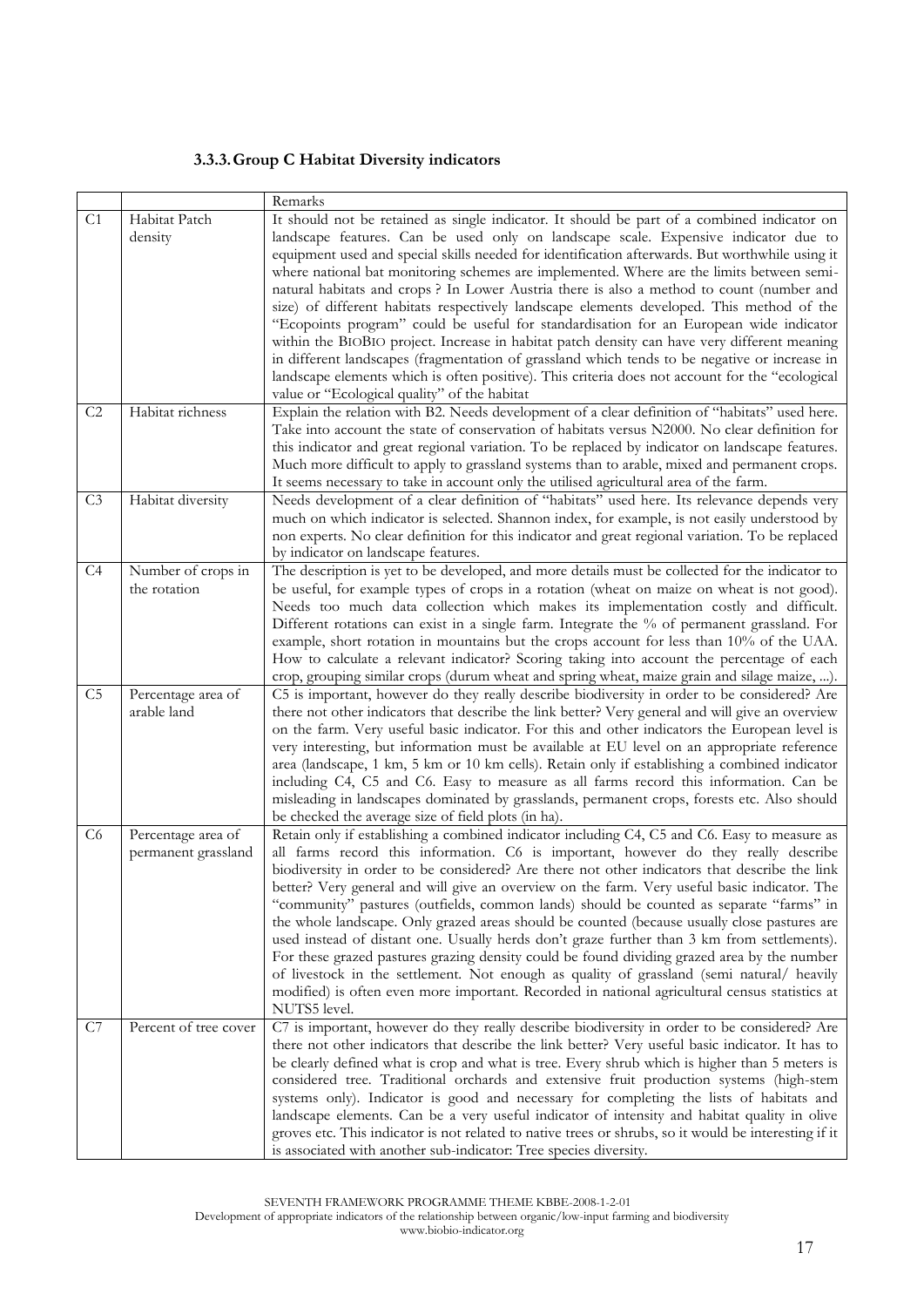| $\mbox{C}8$ | Cover of shrub layer | Very useful basic indicator. The definition/description needs to be improved considerably.          |
|-------------|----------------------|-----------------------------------------------------------------------------------------------------|
|             |                      | Use as unit the % of shrubs of all habitats respectively % of farmland area covered by shrubs.      |
|             |                      | If the size of all habitats is also counted (indicator C1) it is easy to count the $%$ of shrubs of |
|             |                      | the habitats. Can be a useful indicator of abandonment at one end and of habitat heterogenity       |
|             |                      | and extensive use at the other. But needs careful interpretation according to context. Is it an     |
|             |                      |                                                                                                     |
|             |                      | indicator for increasing biodiversity or for loss of biodiversity. It depends on the situation.     |
|             |                      | Erosion control is a must in the South of Europe. The maintenance of shrub and grassland            |
|             |                      | coverage is very interesting in some systems (olive yards, dehesas, etc.)                           |
| C9          | Availability of      | It is a very detailed indicator. A very complex indicator and therefore difficult to use, not       |
|             | nitrogen, humidity   | useful. More work will be needed. If to be used then to be classified under B Species Diversity     |
|             |                      | indicators. Needs adjustment (regionalization) /development. Needs a lot of capacity                |
|             |                      | development which can be worthwhile after all. High costs, needs specialists and exact              |
|             |                      | definition, seems rather difficult to install.                                                      |
| C10         | Weeds in crops       | Explained the relation with B1. Generally weeds could be refuges for animal species and play        |
|             |                      | a role of stepping stones. It is good to motivate farmers to have them - through leaving            |
|             |                      | uncultivated poor soil patches etc.                                                                 |
|             |                      | What is the relation between intensification and weeds? To be replaced by a indicator on soil       |
|             |                      | seedbanks, This indicator gives good information about the potential for biodiversity at local      |
|             |                      | level. The higher the amount of seeds (especially the smaller ones), the easier it is to increase   |
|             |                      | biodiversity by changing land use practices. Generally weeds could be refuges for animal            |
|             |                      | species and play a role of stepping stones. It is good to motivate farmers to have them $-$ by      |
|             |                      | leaving uncultivated poor soil patches etc. This criterion is difficult to interpret. An organic    |
|             |                      |                                                                                                     |
| C11         |                      | farmer can obtain crop without weeds and let grow weeds in other places.<br>In final not selected   |
| C12         |                      |                                                                                                     |
|             | Vegetation           | Very good, but only applicable to farms falling into Natura 2000 sites. Could be left and           |
|             | composition          | applied only to those farms which are located in the Natura 2000 sites. Could be used in those      |
|             |                      | countries which have their national habitat mapping. Anyway, in relation to Art.17 of the           |
|             |                      | Habitats Directive, states should have such mapping so that it could be used for this indicator.    |
|             |                      | Habitat mapping is very expensive and complicated. Difficult to envisage as general tool            |
|             |                      | outside Natura 2000 sites.                                                                          |
|             |                      | In addition to the Habitats of Annex I of Dir 92/43/EEC habitats of national importance             |
|             |                      | could be taken into consideration (Germany, Spain, ). "Black-and-white" indicator, but              |
|             |                      | simple and good for a coarse level.                                                                 |
| C13         | Linear elements      | The most important and valuable indicator. Must remain in any conditions. How to operate            |
|             |                      | with field coppices, how to integrate woodland fringes. Good and necessary indicator in             |
|             |                      | addition to C1 "Habitat patch density" and C7 "Tree cover" to complete the lists of habitats        |
|             |                      | and landscape elements. To be replaced by indicator on landscape features. Would this also          |
|             |                      | include culltivated margin habitat or sown strips of pollen & nectar or wild bird seed mix?         |
| C14         |                      | In final not selected                                                                               |
| C15         | Grassland quality    | No clear definition of quality of grassland; different possible definitions (ecologic vs.           |
|             |                      | economic). Not applicable in Bulgaria. This kind of indicator will need the development of          |
|             |                      | capacity. There is no information on production or potential of grassland. Ecological quality       |
|             |                      | is not of much interest. Production potential would be interesting and it is also linked to         |
|             |                      | ecological quality. Quality should be defined by the type of plants. Plant communities have to      |
|             |                      | be considered. Grassland Quality: the name is not correct; because farmers will not necessarily     |
|             |                      | understand what is really meant. Good. Needs capacity development. This indicator is                |
|             |                      | described as "based on the structure of grasslands, on the abundance and diversity of colours       |
|             |                      | of flowers and butterflies, the abundance of grasshoppers, land snails and additional               |
|             |                      | arthropod groups two weeks before the first cut, the ecological quality of a meadow or              |
|             |                      |                                                                                                     |
|             |                      | pasture is assessed"), there will be enough information on floristic and faunistic biodiversity.    |
|             |                      | If we can find a key for all European countries, this indicator could be the faunistic key          |
|             |                      | indicator in combination with the indicators B1 "PlantCUL" and B2 "Plant"Nat" (extended             |
|             |                      | to all grassland). Only few other faunistic indicators additionally necessary. Very heavy data      |
|             |                      | collection and processing so unlikely to be useful for large scale monitoring though can be for     |
|             |                      | monitoring based on careful sampling. To check the ecological quality of grassland swards           |
|             |                      | could be the faunistic key indicator in combination with the species indicators B1 and B2           |
|             |                      | (both including all agriculturally used areas). Only few other faunistic measurements are           |
|             |                      | additionally necessary (see therefore also the comment to B3).                                      |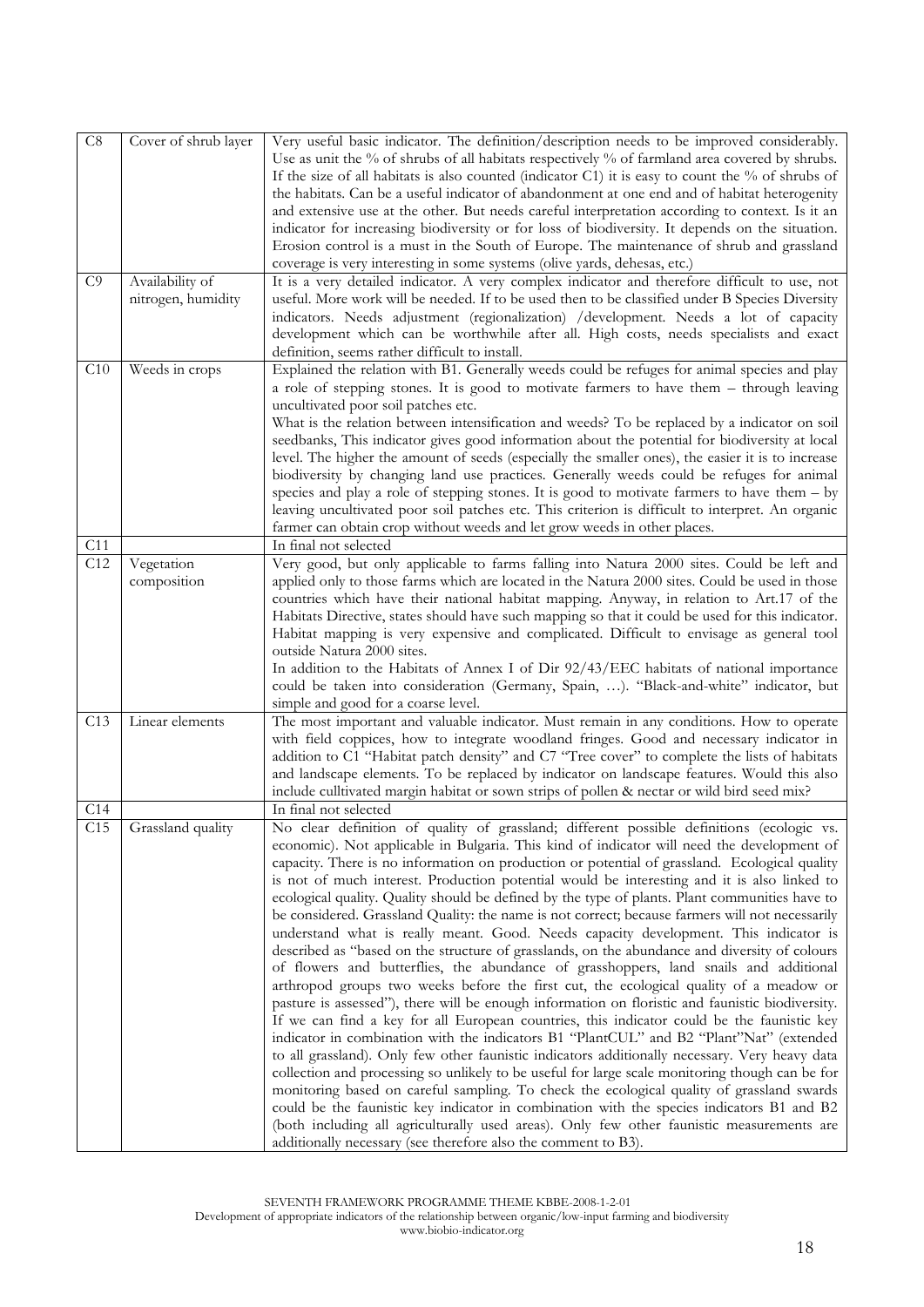

.<br>Figure 6 : SAB Global assessment of Habitat diversity indicators



.<br>Figure 7 : SAB Global assessment of Habitat diversity indicators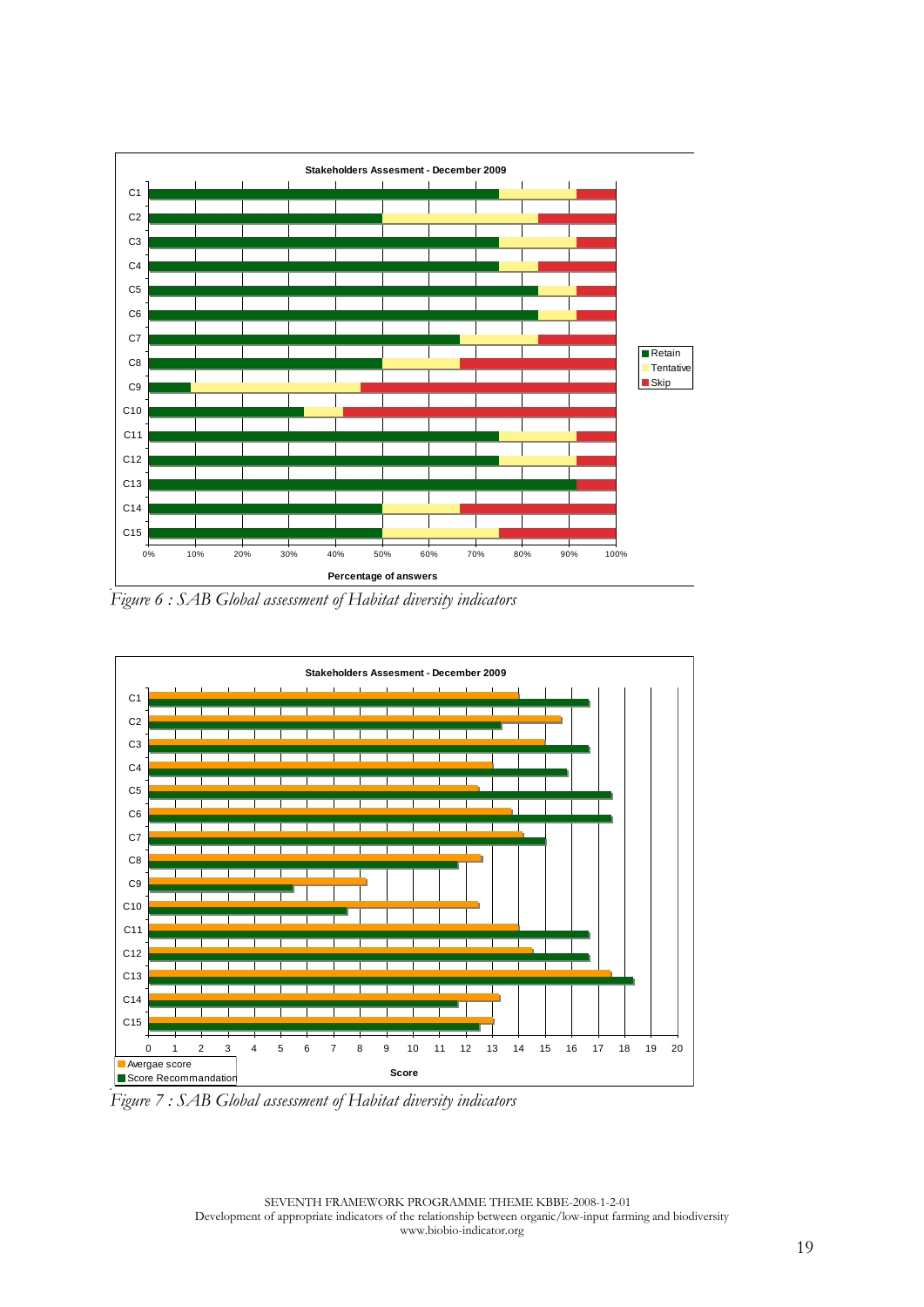#### **3.3.4.Group D Farm Management indicators**

|                 |                                                                  | Remarks                                                                                                                                                                                                                                                                                                                                                                                                                                                                                                                                                                                                                                                                                                                    |  |  |
|-----------------|------------------------------------------------------------------|----------------------------------------------------------------------------------------------------------------------------------------------------------------------------------------------------------------------------------------------------------------------------------------------------------------------------------------------------------------------------------------------------------------------------------------------------------------------------------------------------------------------------------------------------------------------------------------------------------------------------------------------------------------------------------------------------------------------------|--|--|
| D <sub>1</sub>  | Diversity of<br>enterprises                                      | The term "enterprises at the farm" should be changed to "activities at farm level". D1 is not<br>important at all for biodiversity. The more enterprises the higher the enterprise diversity the<br>better it is. Good indicator. Easy to collect.                                                                                                                                                                                                                                                                                                                                                                                                                                                                         |  |  |
| D <sub>2</sub>  | Average stocking rates                                           | Two<br>stocking<br>distinguished:<br>be<br>rates<br>are<br>to<br>1. LU/ha UAA, 2. LU/ha forage land. Very useful. Livestock Units (stocking density) per<br>ha are a very good indicator. Should be put in relation to grassland and be considered in<br>connection with A9. Average grazing load can hide important differences in timing, pattern,<br>herbivorous species. Relates to environmental zones.                                                                                                                                                                                                                                                                                                               |  |  |
| D <sub>3</sub>  | Area of land without<br>use of mineral<br>fertilisers            | Is allowed under European legislation. In the Fact sheets the definition is misleading.<br>Difficult to prove. Data from farmers questionnaire are not reliable. Why only mineral<br>fertilisers ? Some farmers can spread large amount of organic nitrogen. The indicator should<br>be extended: 1. % of UAA without mineral-based fertiliser, 2. % of UAA not fertilised.                                                                                                                                                                                                                                                                                                                                                |  |  |
| D <sub>4</sub>  | N input                                                          | Useful to assess low input systems. Very good indicator for the degree of intensification of a<br>farm. Should be associated to a nitrogen balance. Difficult to prove. Data from farmers'<br>questionnaire is not reliable. Should include organic and mineral N, but also symbiotic N.<br>Never forget when calculating the N input the amounts of N out of manure and also N<br>brought into the system by grazing. Overall a very good indicator to characterise the<br>intensification level of farms. N-surplus is a better indicator and it is recorded (e.g. in<br>Nitrates Vulnerable Zones, NVZ).                                                                                                                |  |  |
| D <sub>5</sub>  | Input or Direct and<br>Indirect Energy for<br>crop production    | Energy indicator (D5) has not a direct link to biodiversity. But it can describe the intensity<br>level of the farming system. An interesting indirect criteria to assess the input.<br>The whole system should be taken into account and not only the crops. Go to an energetic<br>balance at farm scale. Consider if this indicator should also include all the Energy input for<br>animal husbandry (e.g. via concentrated feed stuff) and for the future consider if this<br>indicator should be extended to an indicator for green house gas emissions (then there<br>should be also included CH4 emissions from animal keeping and N2O emissions out of<br>dung). Good indirect indicator for intensity of land use. |  |  |
| D <sub>6</sub>  | Certified as Organic                                             | Should not be in the list. It should be the baseline for selecting the farm. Farm practises do<br>not only depend on a certification as organic                                                                                                                                                                                                                                                                                                                                                                                                                                                                                                                                                                            |  |  |
| D7              | Area under agri-<br>environment support                          | Is a not a good indicator at the farm scale. Some AEM are not liked to a surface. Some<br>AEM do not have any impact on biodiversity. I am against selecting the area under AEM<br>support as an indicator, because the AEM all over Europe are not comparable. For example<br>in Austria (almost) all areas are under contract. But there is per se no significant relation to<br>farmland practises or biodiversity. Coverage by AE schemes is mostly meaningless as<br>schemes' quality, ambition and objectives are extremely variable. 100% of a region may be<br>covered by AE commitments but this gives no real insight if these schemes are effective,<br>controlled, etc.                                        |  |  |
| D8              | Intensification/<br>extensification                              | There is no clear definition of intensification and extensification. What more is there would<br>be important differences between different regions in the definition. Is a very difficult<br>indicator, because it has to be linked to the area. D8 could be provided by a set of indicators<br>(D2, D3, D4, D5, D9).                                                                                                                                                                                                                                                                                                                                                                                                     |  |  |
| D <sup>9</sup>  | Pesticide use -<br>treatment frequency<br>indicator              | If you want to address pesticides (D9, D10) you have to have the substance, if not it does<br>not have sense to integrate it. Frequency of application is very important. Pesticides used in<br>organic farming should be taken into account? Difficult to prove. Data from farmers'<br>questionnaire is not reliable. What about the treatment for animals as ivermectine and seed<br>treatment? I fear that we will not get the right information by this indicator.<br>In my opinion the indicator D 8 (Costs for pest control) is the better indicator.                                                                                                                                                                |  |  |
| D10             | Area of land without<br>or reduced use of<br>chemical pesticides | The basis to which this indicator relates is unlcear. It is necessary to precise "with reduced<br>use of chemical". D10 can be provided by D9 if the farming practices are registered<br>cropwise. We should not count the land with "reduced" application (reduced in comparison<br>to which level ?), only the land "without pesticide use" is a good indicator.                                                                                                                                                                                                                                                                                                                                                         |  |  |
| D <sub>11</sub> | Frequency and timing<br>of field operations                      | No clear link with biodiversity, many different types of field operations with different<br>impacts on biodiversity. Likely to become less and less meaningful as more farming types<br>are aggregated. Tillage practices are missing. Tillage: more clarity on the amount (more,<br>less). Application of manure (mechanical used, mowing, timing); mechanical weeding                                                                                                                                                                                                                                                                                                                                                    |  |  |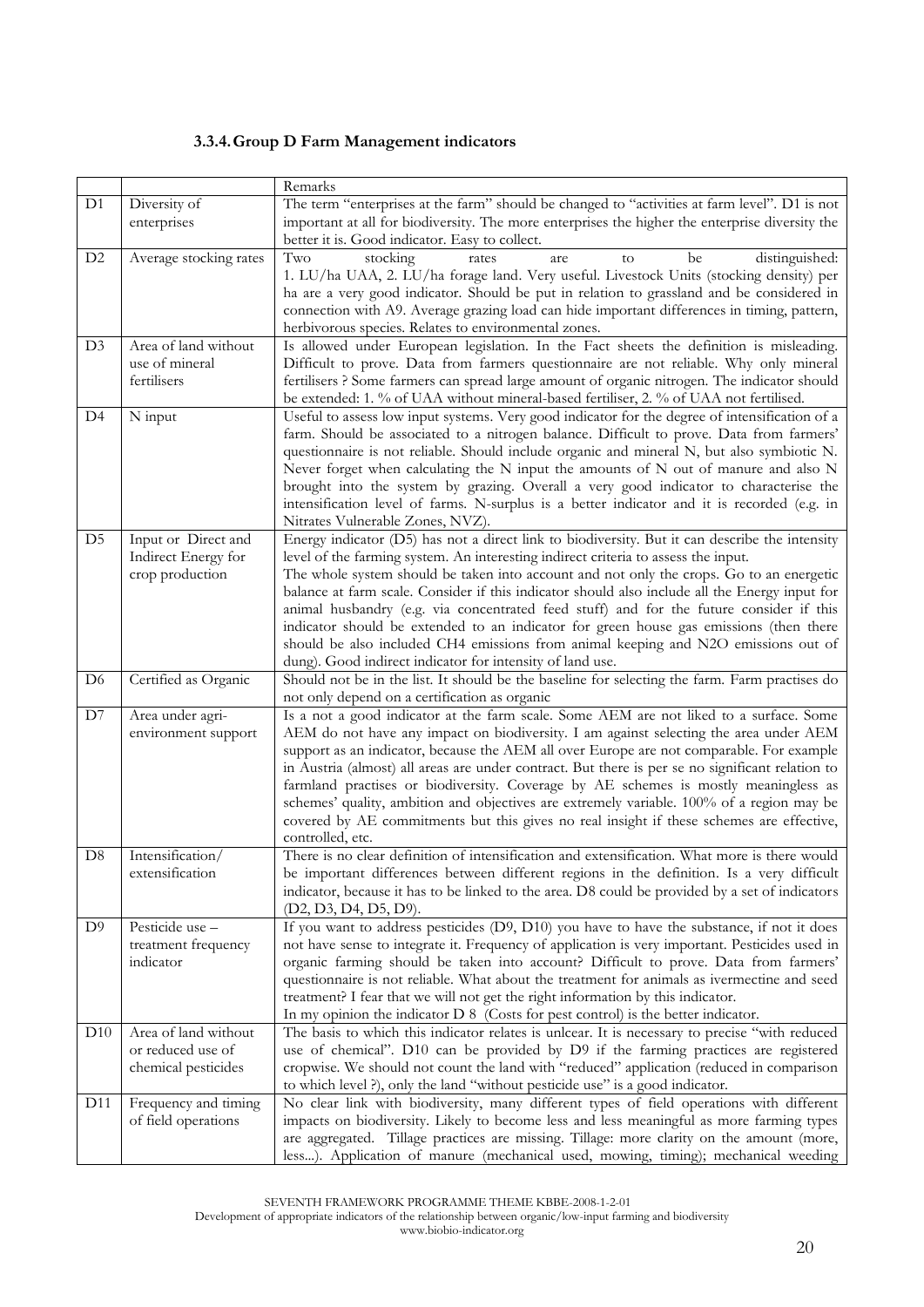|                 |                   | system? The field operations must be specified, otherwise not much use. Severely disruptive<br>operations such as mechanical weeding and mowing should be reintroduced. Especially so<br>as they are frequently used in low-input and organic farming and are of high risk to<br>biodiversity. Otherwise we risk being accused of bias towards these types of farming. Some<br>extensive and traditional farming systems include elaborated field operations, and they are<br>considered good habitats. Other intensive systems may have less but more dangerous<br>operations.                                               |  |  |
|-----------------|-------------------|-------------------------------------------------------------------------------------------------------------------------------------------------------------------------------------------------------------------------------------------------------------------------------------------------------------------------------------------------------------------------------------------------------------------------------------------------------------------------------------------------------------------------------------------------------------------------------------------------------------------------------|--|--|
| D <sub>12</sub> | Grazing intensity | Feeding system is missing as an indicator. Is grazing activity going to be assessed as an<br>average? Because this can be misleading. Grazing intensity will not be seen as an average. It<br>will be done according to the stocking density. Good indicator but seems to overlap with<br>D2. It seems difficult to get good data on grazing per plot. So the better indicator is to<br>count species richness on all grassland (indicator B2) in combination with the ecological<br>quality of grassland (C15). Grazing intensity depends on the region's climate. It's difficult to<br>compare Normandy and south of Spain. |  |  |



*Figure 8 : SAB Global assessment of Farm management indicators*

**Stakeholders Assesment - December 2009** 0% 10% 20%30%40%50%60%70%80%90%100% D12 D11D10D9D8D7D6D5D4D3D2D1 **Percentage of answers**Retain TentativeSkip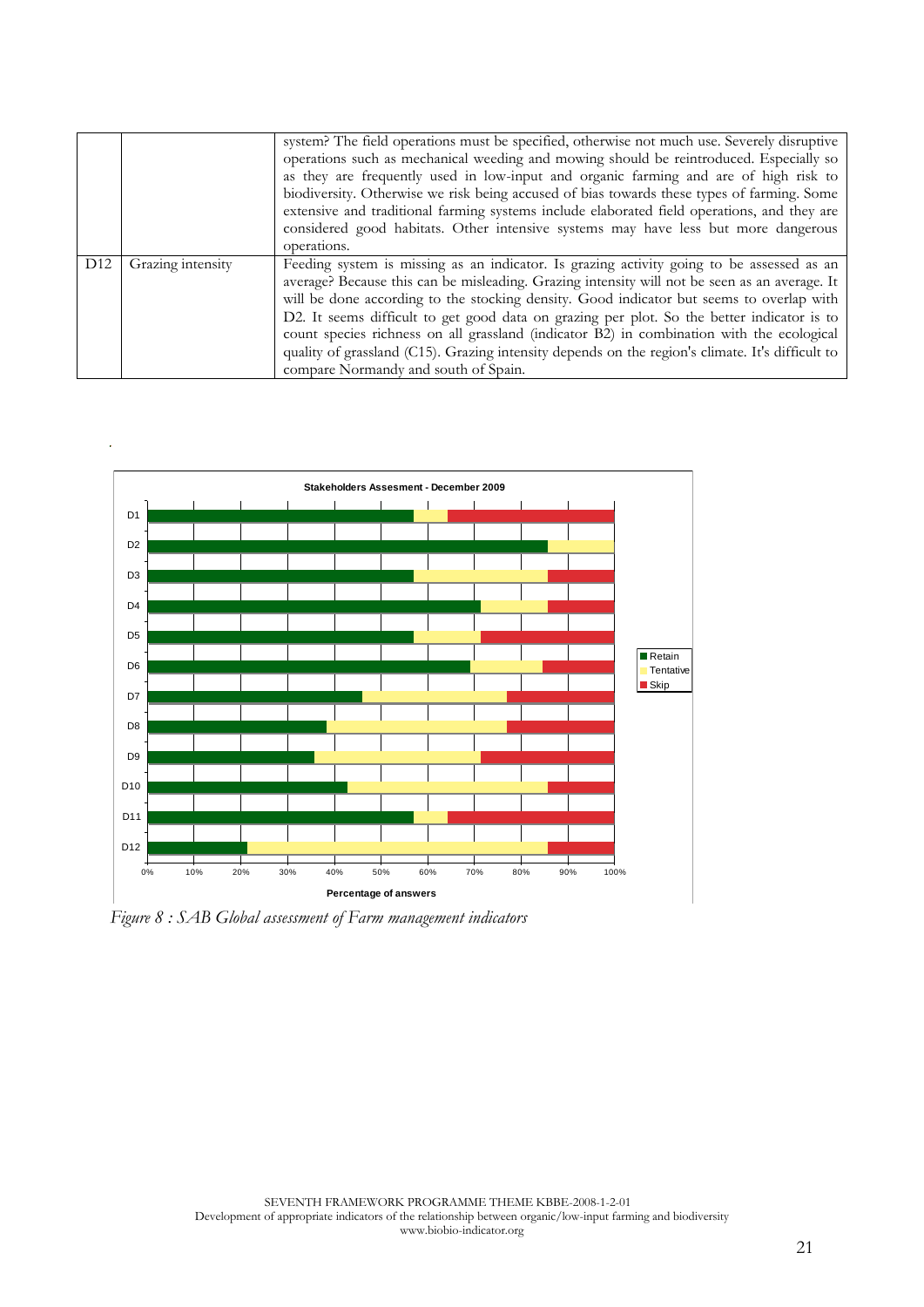

.<br>Figure 9 : SAB Global assessment of Farm management indicators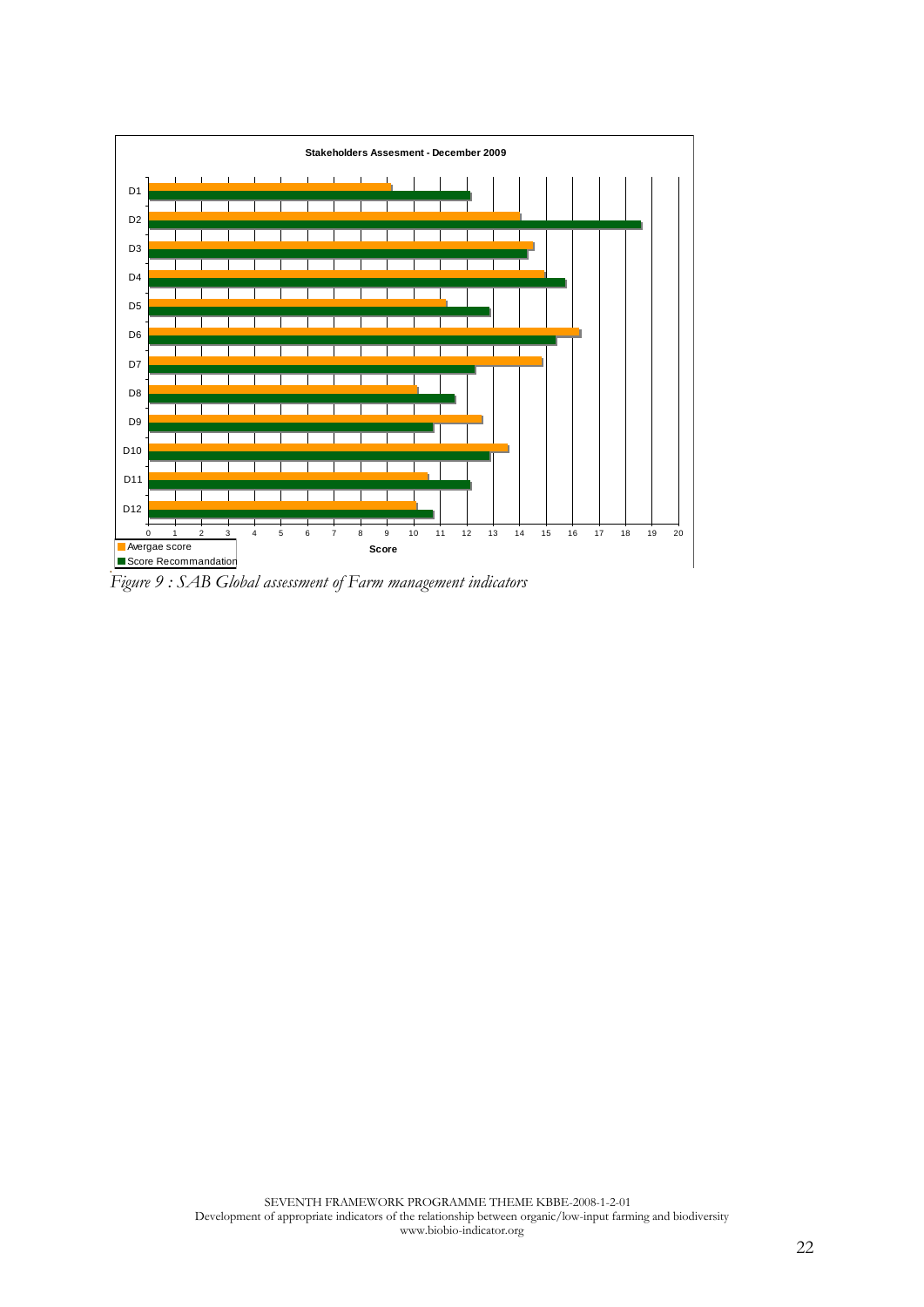## **4. Appendix 1 : Example of the fact sheet form**

**Name of the indicator: B3 Butterfly species and populations** Akronym: **BUTTERFLY**

**A) Description:** Counts of adult butterfly species and their individual abundance in representative habitats of each farm

**Unit<sup>1</sup> :** Number of species and relative abundance

 $\overline{a}$ 

3

**Collection method:** The method requires the setting up of a standard transect through the habitats represented on a farm, often following existing boundaries or paths. The transect walk should be of 0.5 to 1.5 hours duration at a steady pace. The route should be walked 26 weeks a year when weather conditions are benign (rules about time of day, temperature range, sunlight and rainfall must be met before the transect can be walked). Counts of butterflies are made in a 5 x 5 x 5 m box of airspace in front of the recorder for each section of the transect.

**Calculation method:** … Species richness and diversity derived per habitat and density of species is estimated from the "volume" searched per habitat.

**Skills required:** Competency in field identification of local and national butterfly species both in flight and with wings folded when resting on vegetation or feeding on flowering plants of cultivated and seminatural habitats.

**Synergies with other indicators:** The adult butterflies feed on numerous nectar producing flowers, many being territorial within specific habitats and where courtship and egg laying requires specific habitat structures along with the presence of the caterpillar food plant. Butterfly caterpillars can also be sensitive to microhabitats in which the required thermal regime accompanies the availability of a suitable food plant.

| Estimated costs (labour effort required, analysis): $\Box$ (**) Field work or $\Box$ Questionnaire |    |
|----------------------------------------------------------------------------------------------------|----|
| If field work: Number of farm visits required per year <sup>2</sup> :                              | Ζh |
| Additional lab work needed (e.g. identification of species): $\Box$ No $\Box$ Yes (which? )        |    |
| Comparative estimated costs to other indicators of the same level <sup>3</sup> : Low to moderate   |    |

Development of appropriate indicators of the relationship between organic/low-input farming and biodiversity

#### www.biobio-indicator.org

<sup>1</sup> For species diversity indicators, indicators will be derived from the species list: species composition, species richness, specialists/generalists, threatened and emblematic species, umbrella species.<br>
2<br>
2<br>
2<br>
2

<sup>0 (</sup>information recorded on existing database or derived from postal questionnaire), 1, 2-3, 3-4, >5.

Levels are genetic, species and habitat. \*\*\* high cost, \*\* moderate cost, \* low cost.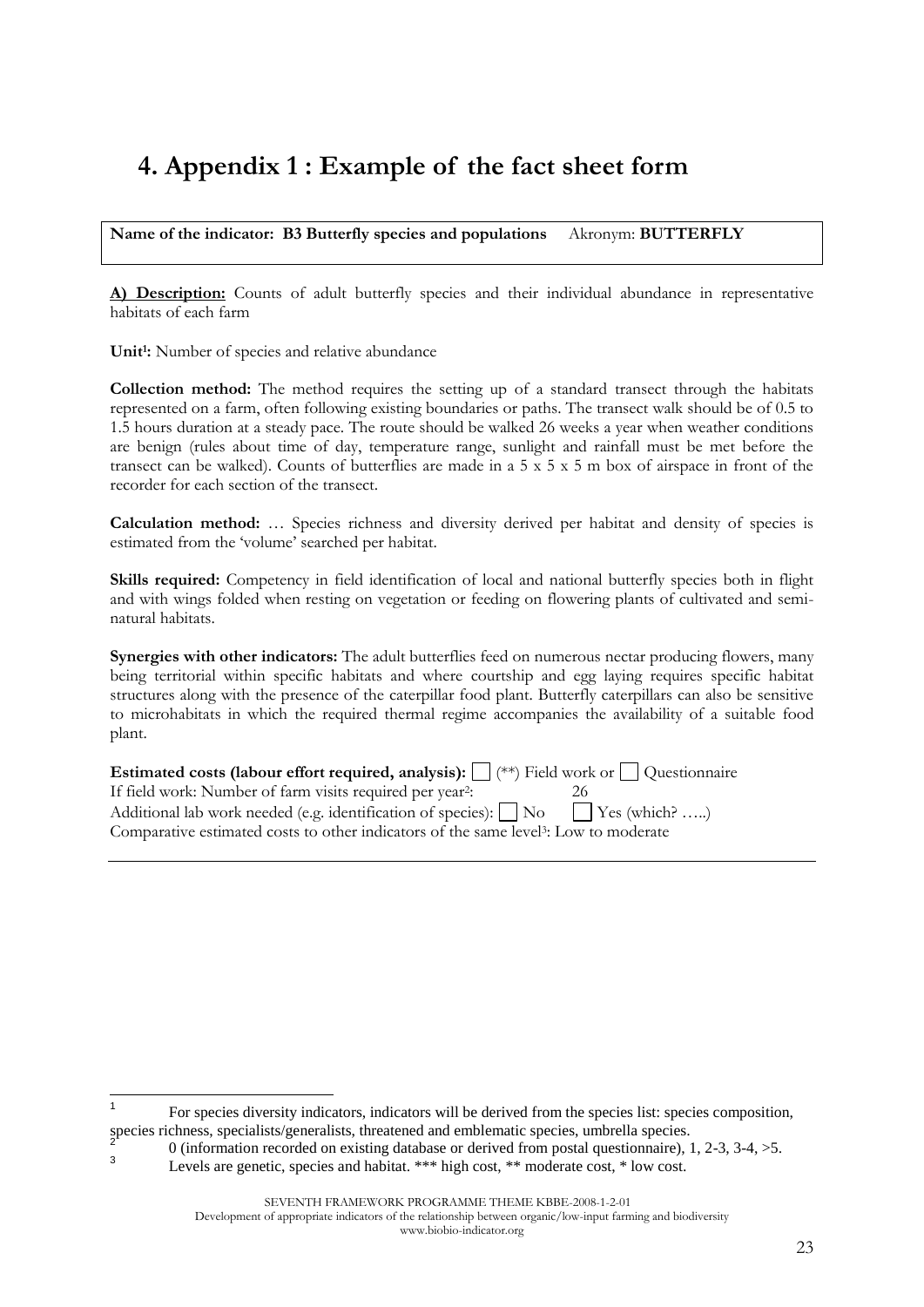#### **B) Scientific criteria**

*Rate as follows: \*\*\* applies fully / \*\* applies / \* applies somewhat / - does not apply* 

| Biodiversity relevant: ***        | Scientifically sound: **                                                                                    | Sensitive: ** | Reproducible: ** |
|-----------------------------------|-------------------------------------------------------------------------------------------------------------|---------------|------------------|
| For species diversity indicators: |                                                                                                             |               |                  |
| Taxonomy well known: Yes          | Standard method known and simple: Yes                                                                       |               |                  |
|                                   | At family (order) level, occurrence over a broad geographical range and breath of habitat types: Yes        |               |                  |
|                                   | At species level, specialization within a narrow habitat to detect change: Yes                              |               |                  |
|                                   | Predictable, rapid, sensitive, analysable and linear response to disturbance: Understood for many species   |               |                  |
|                                   | High taxonomic and ecological diversity (many species in each system): Moderate to low species diversity in |               |                  |
| upland or montane areas           |                                                                                                             |               |                  |
|                                   | Food chain level: Primary consumers – nectar feeders                                                        |               |                  |
|                                   | Sensitive to agricultural practices in agro-ecosystems: Yes                                                 |               |                  |
|                                   | Indication of environmental conditions at spatial scale:  Local to national geographic relevance            |               |                  |
|                                   |                                                                                                             |               |                  |

**Links with agricultural practices:** Indirectly through management of fields (cultivation and herbicide use), field margins and semi-natural habitats (grazing intensity) affecting floral distribution and density of flowers. Direct effects through insecticide application to fields and spray drift into semi-natural habitats.

| Complementary to national records/inventories <sup>4</sup> : $\Box$ No, $\Box$ Yes: which one? |  |  |
|------------------------------------------------------------------------------------------------|--|--|
|------------------------------------------------------------------------------------------------|--|--|

 $\frac{1}{4}$ If two indicators have similar qualities but one of them is used in national / EU inventories, this is an argument to use the same indicator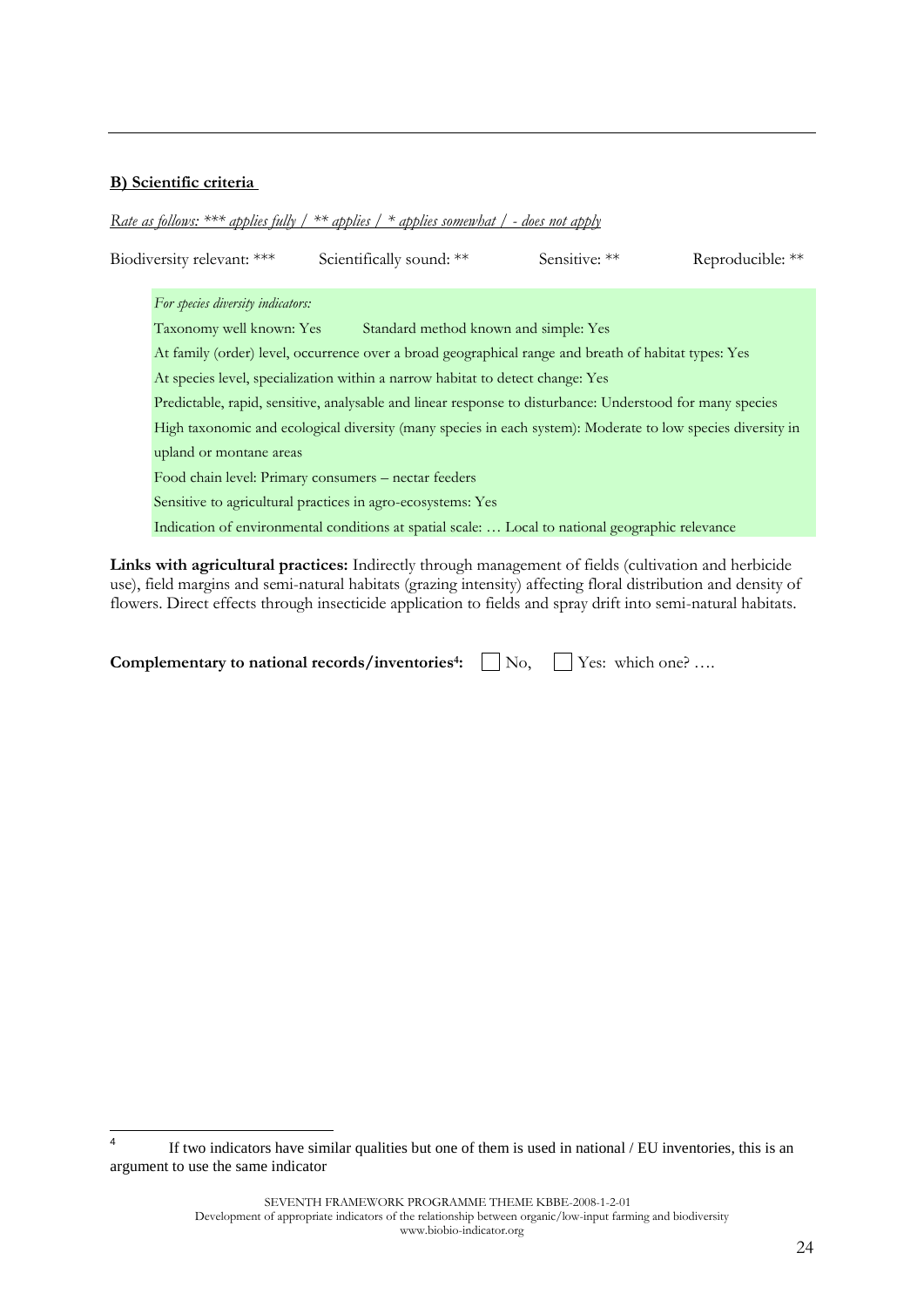| <b>Global scientific assessment:</b> $\Box$ solid indicator, well tested; $\Box$ indicator works reasonably well;                                                                                                                                                                                                                                                                                                                                                                                                                                                                                                                                                     |  |  |  |  |
|-----------------------------------------------------------------------------------------------------------------------------------------------------------------------------------------------------------------------------------------------------------------------------------------------------------------------------------------------------------------------------------------------------------------------------------------------------------------------------------------------------------------------------------------------------------------------------------------------------------------------------------------------------------------------|--|--|--|--|
| tentative indicator, but deserves testing                                                                                                                                                                                                                                                                                                                                                                                                                                                                                                                                                                                                                             |  |  |  |  |
| Pressure indicator<br>State indicator<br><b>DPSIR:</b><br>Response indicator                                                                                                                                                                                                                                                                                                                                                                                                                                                                                                                                                                                          |  |  |  |  |
| Potential weaknesses, difficulties, drawbacks: Necessity to regularly repeat surveys throughout the<br>year to encounter favourable weather and different emergence periods of species. Paucity of species and<br>generally lower densities in northern locations and at higher altitudes. Overall numbers of species counted<br>can be strongly influenced by weather conditions in addition to farming practices.                                                                                                                                                                                                                                                   |  |  |  |  |
| C) Stakeholder criteria                                                                                                                                                                                                                                                                                                                                                                                                                                                                                                                                                                                                                                               |  |  |  |  |
| <u>Rate as follows: *** applies fully / ** applies / * applies somewhat / - does not apply</u>                                                                                                                                                                                                                                                                                                                                                                                                                                                                                                                                                                        |  |  |  |  |
| Easy to develop and not too expensive to apply: **                                                                                                                                                                                                                                                                                                                                                                                                                                                                                                                                                                                                                    |  |  |  |  |
| Easy to use (for farm management, for assessment): ***<br>Comprehensive and flexible: ***                                                                                                                                                                                                                                                                                                                                                                                                                                                                                                                                                                             |  |  |  |  |
| Integrate emblematic species (or races, habitats): ***                                                                                                                                                                                                                                                                                                                                                                                                                                                                                                                                                                                                                |  |  |  |  |
| Appropriated by farmers: **<br>Consumers: ***<br>administration and local authorities: ***                                                                                                                                                                                                                                                                                                                                                                                                                                                                                                                                                                            |  |  |  |  |
| Assesses the farmer's progress : **<br>Assesses the agro-environmental project progress : **                                                                                                                                                                                                                                                                                                                                                                                                                                                                                                                                                                          |  |  |  |  |
| Assesses the agricultural policies (AEM, Biodiversity Action Plans, cross-compliance, ): ***                                                                                                                                                                                                                                                                                                                                                                                                                                                                                                                                                                          |  |  |  |  |
| No: which one (grazing system, arable land, ):<br>Adapted to all type of farming Ses                                                                                                                                                                                                                                                                                                                                                                                                                                                                                                                                                                                  |  |  |  |  |
| Viable at $\vert$ field scale<br>farm scale<br>landscape scale<br>European level                                                                                                                                                                                                                                                                                                                                                                                                                                                                                                                                                                                      |  |  |  |  |
| Takes into account functional biodiversity/ecosystem services<br>No or                                                                                                                                                                                                                                                                                                                                                                                                                                                                                                                                                                                                |  |  |  |  |
| □ Yes which one (biological control, pollination, organic matter recycling):                                                                                                                                                                                                                                                                                                                                                                                                                                                                                                                                                                                          |  |  |  |  |
| Comments (strengths and weaknesses):<br>A popular and charismatic insect group currently monitored in many national and international schemes<br>(UK Butterfly Monitoring Scheme set up to monitor changes in butterfly abundance in the UK since<br>1976; UK BMS website). The UKBMS method has been adopted by many Butterfly Conservation bodies<br>across Europe (Butterfly Conservation Europe website), and is second only to the Pan-European<br>Common Bird Monitoring scheme in scale. Recently, The Helmholtz Centre for Environmental Research<br>(UFZ website) was successful in developing butterfly monitoring schemes in Israel, Australia and China). |  |  |  |  |
| Tentative<br>Recommendations:<br>Retain<br>Skip                                                                                                                                                                                                                                                                                                                                                                                                                                                                                                                                                                                                                       |  |  |  |  |
| Date, author (scientist): Peter DENNIS, 30 September 2009                                                                                                                                                                                                                                                                                                                                                                                                                                                                                                                                                                                                             |  |  |  |  |